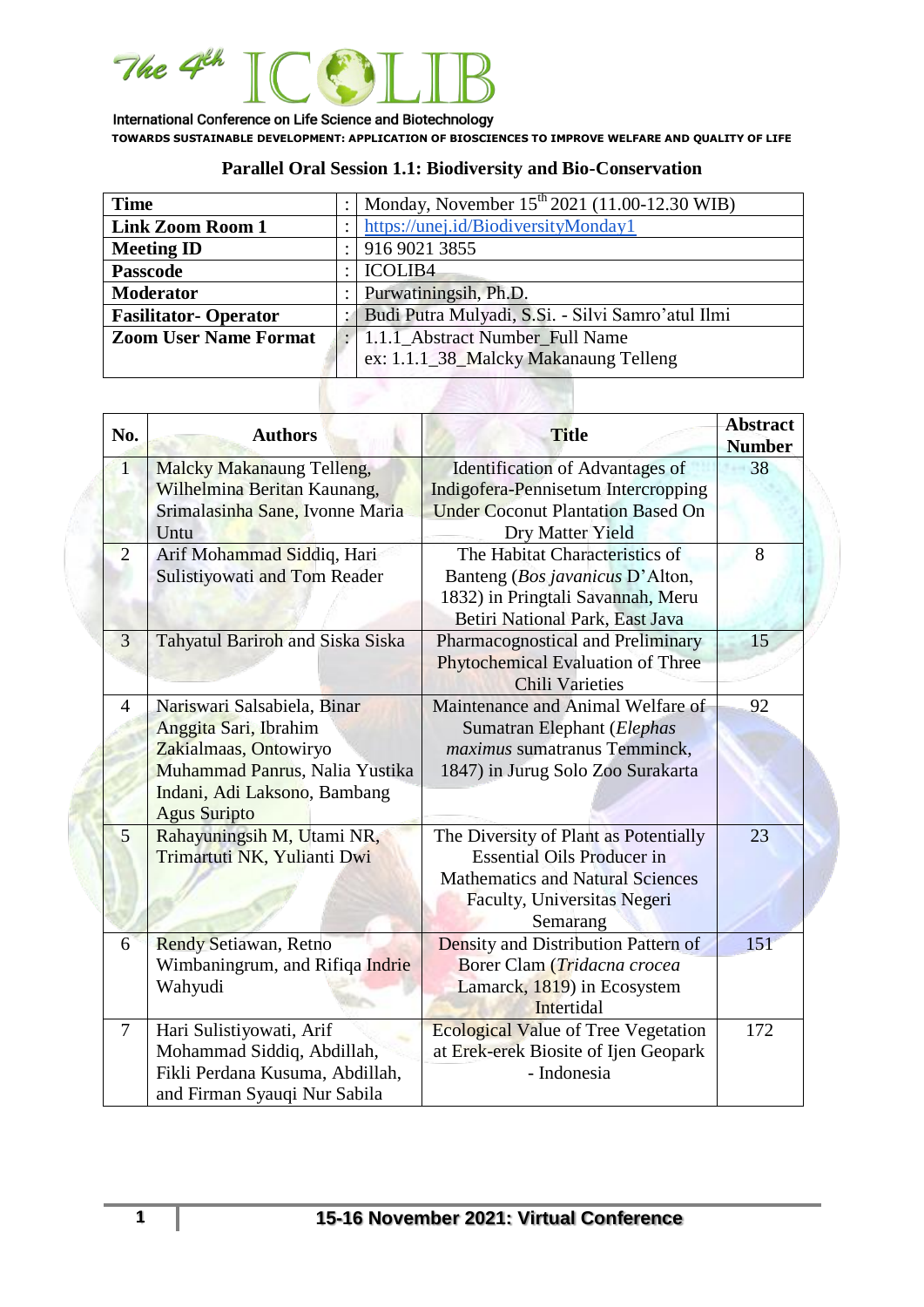

# **Parallel Oral Session 1.1: Biodiversity and Bio-Conservation**

| <b>Time</b>                  | Monday, November $15^{th}$ 2021 (11.00-12.30 WIB) |
|------------------------------|---------------------------------------------------|
| <b>Link Zoom Room 2</b>      | https://unej.id/BiodiversityMonday2               |
| <b>Meeting ID</b>            | 977 3821 7534                                     |
| <b>Passcode</b>              | <b>ICOLIB4</b>                                    |
| <b>Moderator</b>             | Ika Agus Rini, S.Si., M.Si.                       |
| <b>Fasilitator-Operator</b>  | Nadhea Ayu Sukma, S.Si. - M. Tentrem Wijaya       |
| <b>Zoom User Name Format</b> | 1.1.2_Abstract Number_Full Name                   |
|                              | ex: 1.1.2_145_Rahmawati                           |
|                              |                                                   |
|                              |                                                   |

| No.            | <b>Authors</b>                         | <b>Title</b>                              | <b>Abstract</b><br><b>Number</b> |
|----------------|----------------------------------------|-------------------------------------------|----------------------------------|
|                | Rahmawati Rahmawati, Dewi              | Study of Ethnobotany and the              | 145                              |
|                | <b>Isnaeni and Tri Rini Nuringtyas</b> | <b>Diversity of Medicinal Plants Used</b> |                                  |
|                |                                        | by the Indigenous Community of            |                                  |
|                |                                        | Kajang Dalam in Bulukumba, South          |                                  |
|                |                                        | Sulawesi                                  |                                  |
| $\overline{2}$ | Anggi Nur Hardiyanti, Ida              | Butterfly Diversity (Sub Ordo:            | 159                              |
|                | Kinasih and Ramadhani Putra            | Rhopalocera) in the Fragmented            |                                  |
|                |                                        | Area at Taman Kehati, Kiara               |                                  |
|                |                                        | Payung, Sumedang                          |                                  |
| 3              | Shahibah Yuliani, Saipiatuddin         | The Correlation of Knowledge of the       | 131                              |
|                | Saipiatuddin and Enok Maryani          | Rob Flood Disaster with the Level of      |                                  |
|                |                                        | Preparedness in the Muara Gembong         |                                  |
|                |                                        | <b>Coastal Community</b>                  |                                  |
| $\overline{4}$ | Endang Hermawan, Naufi                 | Analysis of Insect Pollination Effect     | 166                              |
|                | Labibah Rohmat, Ida Kinasih,           | on Zucchini Production (Cucurbita         |                                  |
|                | Mia Rosmiati and Ramadhani Eka         | pepo L.) and Determination of Insect      |                                  |
|                | Putra                                  | Pollination Ecosystem Value for           |                                  |
|                |                                        | <b>Smallholder Farmers</b>                |                                  |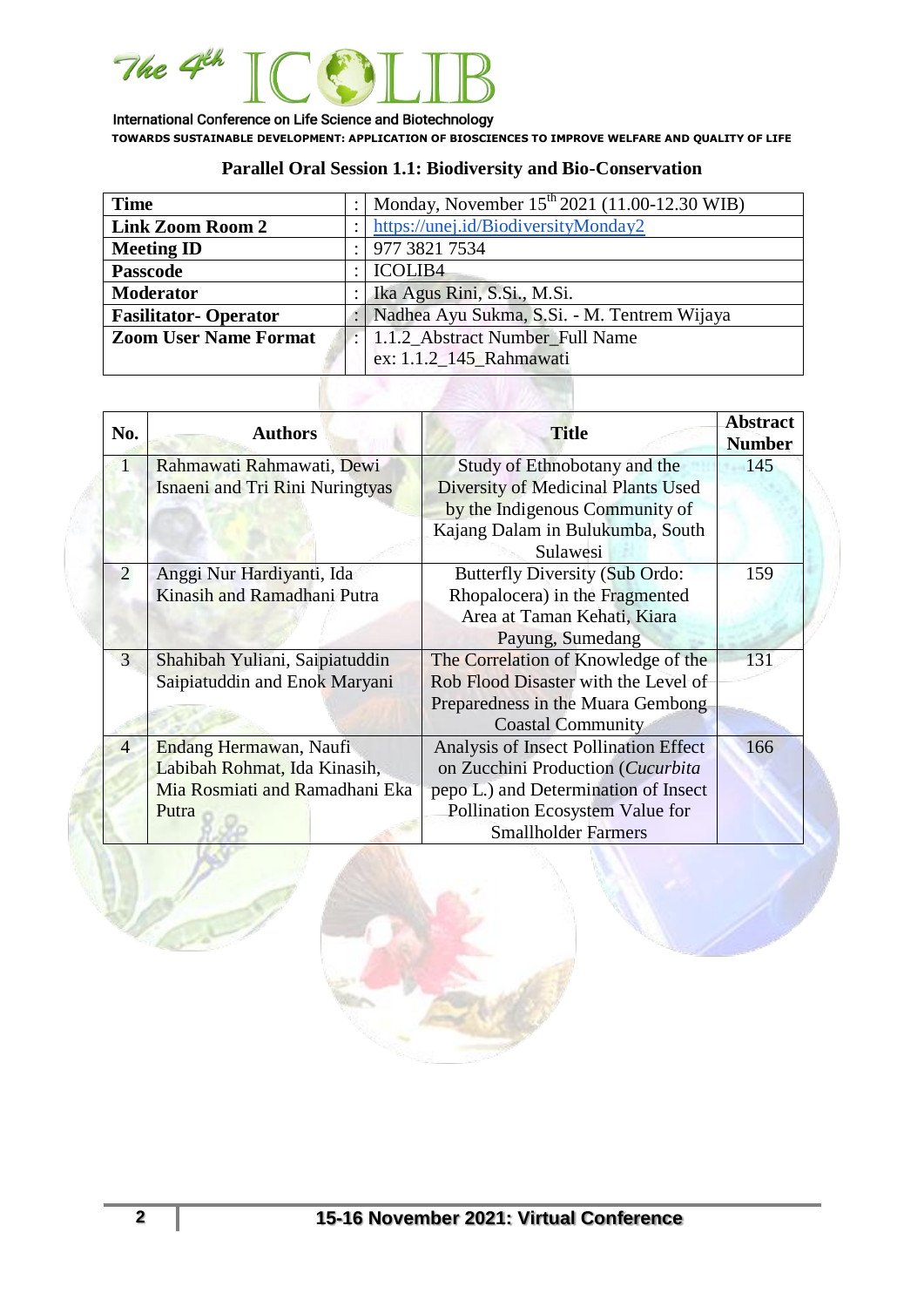

| <b>Time</b>                  |                                                        | Monday, November 15 <sup>th</sup> 2021 (11.00-12.30 WIB) |
|------------------------------|--------------------------------------------------------|----------------------------------------------------------|
| <b>Link Zoom Room 3</b>      |                                                        | https://unej.id/HealthMedicineMonday1                    |
| <b>Meeting ID</b>            |                                                        | 957 0339 1192                                            |
| <b>Passcode</b>              |                                                        | <b>ICOLIB4</b>                                           |
| <b>Moderator</b>             |                                                        | Ika Wahyuni, S.Si., M.Si.                                |
| <b>Fasilitator-Operator</b>  | Haikal Idris Maulahila, S.Si. - Nailatur Rifdah, S.Si. |                                                          |
| <b>Zoom User Name Format</b> |                                                        | : 1.1.3_Abstract Number_Full Name                        |
|                              |                                                        | ex: 1.1.3_12_Gaurav Kumar Bhagat                         |

### **Parallel Oral Session 1.1: Health and Medicine**

| No.            | <b>Authors</b>                                                                                                                                                                                                            | <b>Title</b>                                                                                                                                              | <b>Abstract</b><br><b>Number</b> |
|----------------|---------------------------------------------------------------------------------------------------------------------------------------------------------------------------------------------------------------------------|-----------------------------------------------------------------------------------------------------------------------------------------------------------|----------------------------------|
| $\overline{1}$ | Gauray Kumar Bhagat                                                                                                                                                                                                       | <b>Circan: a Database of Circrnas</b><br><b>Exploring Chromosomal Linkages in</b><br><b>Human Cancers</b>                                                 | 12                               |
| $\overline{2}$ | Willy Sandhika                                                                                                                                                                                                            | Microscopic Features of Lupus<br>erythematosus And Scleroderma In<br><b>Skin Biopsy Tissue</b>                                                            | 20                               |
| 3              | Luh Ari Arini                                                                                                                                                                                                             | Determinants that Affect the<br>Menstrual Period of Young Women<br>During the Covid-19 Pandemic:<br><b>Empirical Evidence from Indonesia</b>              | 24                               |
| 4              | Benita Kurniawan, Francisca<br>Veyta, Benny Mulyono<br>Soegiharto and Elza Ibrahim<br>Auerkari                                                                                                                            | Molecular Aspect of Systemic Lupus<br>Erythematosus                                                                                                       | 121                              |
| 5              | Yenni Limyati, Elizabeth<br>Christine, Vitriana Biben, Diana<br>Krisanti Jasaputra, Ronny<br>Lesmana, and Grace Puspasari                                                                                                 | The Effect of Yoga on Body Mass<br>Index and Sleep Quality in the Covid-<br>19 Pandemic Era                                                               | 37                               |
| 6              | Hana Ratnawati, Yoki Chandra,<br><b>Endry Kho</b>                                                                                                                                                                         | <b>Anticancer Effect of Red Fruit</b><br><b>Fractions Toward Breast Cancer in</b><br>T47D Cell and Oral Cancer in Kb Cell                                 | 74                               |
| 7 <sup>1</sup> | Hanina Nuralifa Zahra, Isa<br>Anshori, Hasna Nadila, Hofifa<br>Mulya Utami, Joshua Adi<br>Chandra, Muhammad Rashid<br>Kurniawan, Yunianti Khotimah,<br>Widyawardana Adiprawita,<br>Hermin Aminah Usman and Okky<br>Husain | Classification of Lymphoma, Benign<br>Lesions, and Carcinoma Using<br><b>Convolutional Neural Network</b><br>(CNN), Inception-V3, VGG16, and<br>Mobilenet | 48                               |
| 8              | Erma Sulistyaningsih, Rosita<br>Dewi, Sheilla Rachmania, Irawan<br>Fajar Kusuma, Resy Metri<br>Belizani and Annisa Nadya<br>Aprilia                                                                                       | Var-D Like Gene as a Marker for<br>Malaria Outcome                                                                                                        | 64                               |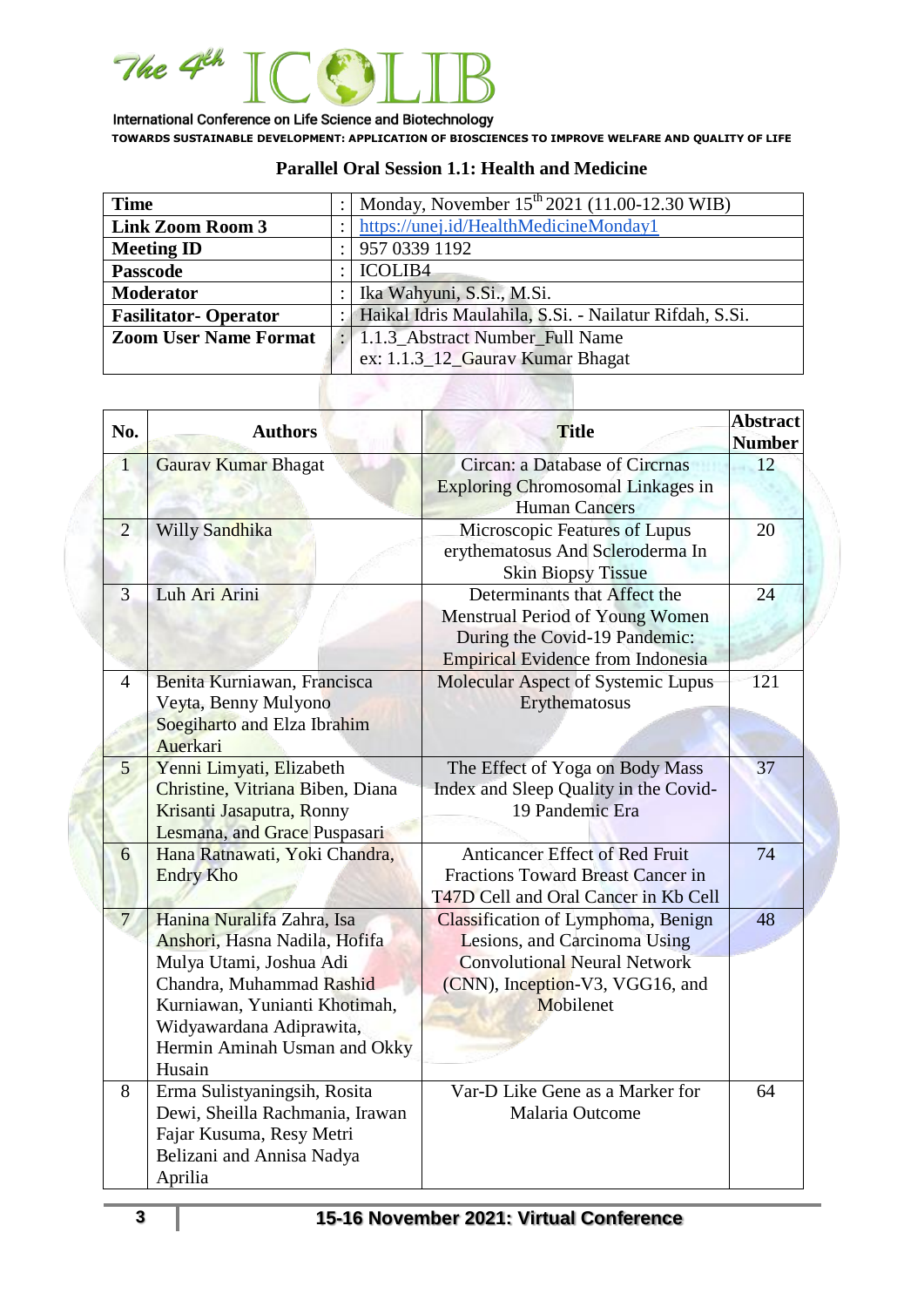

| <b>Time</b>                  |  | Monday, November $15^{th}$ 2021 (11.00 – 12.30 WIB) |
|------------------------------|--|-----------------------------------------------------|
| <b>Link Zoom Room 4</b>      |  | https://unej.id/BasicSciencesMonday1                |
| <b>Meeting ID</b>            |  | 915 9328 9030                                       |
| <b>Passcode</b>              |  | <b>ICOLIB4</b>                                      |
| <b>Moderator</b>             |  | Mukhamad Su'udi, Ph.D.                              |
| <b>Fasilitator-Operator</b>  |  | Annisa'ul Jannah, S.Si. - Axgrandchy Octrilia       |
| <b>Zoom User Name Format</b> |  | 1.1.4_Abstract Number_Full Name                     |
|                              |  | ex: 1.1.4_3_Ika Fitri Ariyani                       |

#### **Parallel Oral Session 1.1: Basic Sciences**

| No.            | <b>Authors</b>                    | <b>Title</b>                              | <b>Abstract</b><br><b>Number</b> |
|----------------|-----------------------------------|-------------------------------------------|----------------------------------|
| $\overline{1}$ | Ika Fitri Ariyani, Solichatun,    | Application of Gibberellic Acid           | 3                                |
|                | <b>Suratman and Sugiyarto</b>     | (GA3) and Coconut Water With              |                                  |
|                |                                   | Stratification on Morphological,          |                                  |
|                |                                   | Anatomical, and Germination of            |                                  |
|                |                                   | Cherry Seed (Prunus jamasakura)           |                                  |
| $\overline{2}$ | Maya Nurjanah and Miftahul Ilmi   | Lipase Production of (Aspergillus         | 5                                |
|                |                                   | aculeatus Ms. 11) by Solid State          |                                  |
|                |                                   | <b>Fermentation Using Rubber Seed</b>     |                                  |
|                |                                   | Press Cake Medium (Hevea                  |                                  |
|                |                                   | brasiliensis)                             |                                  |
| 3              | Agung Subyakto, Danang            | The Impact of Temperature and             | 14                               |
|                | Nurdiansyah, Agus Surono,         | Drying Time on Sorghum Seeds              |                                  |
|                | Achmad Dwitama, Afan Hamzah       | <b>Using Spouted Bed Technique</b>        |                                  |
|                | and Denny Aulia Apriniaz          |                                           |                                  |
| 4              | Ni'Matul Laili Nur Mahfudhoh,     | The Effect of Dietary Bromelain           | 60                               |
|                | Sajidan Sajidan and Agung         | Enzyme on Broiler Chicken (Gallus         |                                  |
|                | Budiharjo                         | gallus) Growth Performance                |                                  |
| 5              | Sam Muehl Sejahtera Naiborhu,     | <b>Comparative Study of Antibacterial</b> | 33                               |
|                | <b>Adelina Manurung and Merry</b> | and Antioxidant Activities of Styrax      |                                  |
|                | Meryam Martgrita                  | Leaves Without Fermentation, and          |                                  |
|                |                                   | From Fermentation by Aspergillus          |                                  |
|                |                                   | niger                                     |                                  |
| 6              | Eka Rahmadani Ritonga, Adelina    | <b>Optimization of Citric Acid</b>        | 35 <sup>°</sup>                  |
|                | Manurung and Merry Meryam         | Production by Utilizing Rice Husk         |                                  |
|                | Martgrita                         | Waste as a Substrate Using                |                                  |
|                |                                   | <b>Submerged Fermentation</b>             |                                  |
| $\tau$         | Revis Asra, Silvia Wahyuni, Ade   | <b>Morphological Characteristics of</b>   | 50                               |
|                | Adriadi and Suarmaini Suarmaini   | Polen Calamus acehensis Rustiami          |                                  |
| 8              | Farah Salma Elida, Dwi Fajarwati  | Production and Purification of            | 123                              |
|                | Ramadhani, Rudju Winarsa,         | Cellulase from Aspergillus sp. VT12       |                                  |
|                | Hidayat Teguh Wiyono and Kahar    | by Solid State Fermentation Using         |                                  |
|                | Muzakhar                          | Coffee Pulp                               |                                  |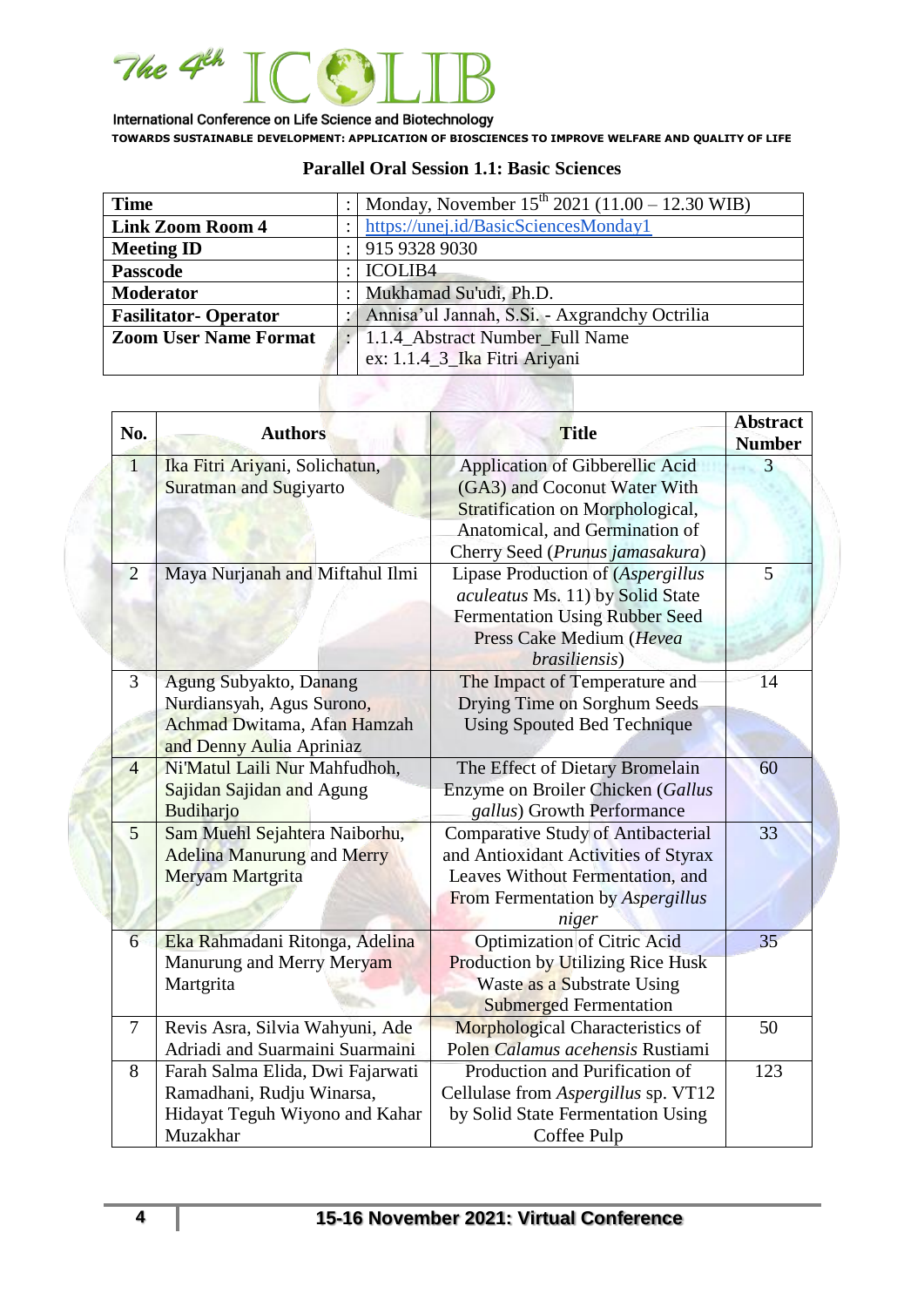

| <b>Time</b>                                                     |  | Monday, November 15 <sup>th</sup> 2021 (11.00-12.30 WIB) |  |
|-----------------------------------------------------------------|--|----------------------------------------------------------|--|
| <b>Link Zoom Room 5</b>                                         |  | https://unej.id/AppliedSciencesMonday1                   |  |
| <b>Meeting ID</b>                                               |  | 918 6954 2251                                            |  |
| <b>Passcode</b>                                                 |  | <b>ICOLIB4</b>                                           |  |
| <b>Moderator</b>                                                |  | Tri Ratnasari, S.Si., M.Si.                              |  |
| <b>Fasilitator-Operator</b>                                     |  | Nida An Khafiyya, S.Si. - Beny Andika, S.Si.             |  |
| <b>Zoom User Name Format</b><br>1.1.5_Abstract Number_Full Name |  |                                                          |  |
|                                                                 |  | ex: 1.1.5 2 Sudarti                                      |  |

# **Parallel Oral Session 1.1: Applied Sciences**

| No.            | <b>Authors</b>                                                                                                                                    | <b>Title</b>                                                                                                                                   | <b>Abstract</b><br><b>Number</b> |
|----------------|---------------------------------------------------------------------------------------------------------------------------------------------------|------------------------------------------------------------------------------------------------------------------------------------------------|----------------------------------|
| 1              | Sudarti                                                                                                                                           | Analysis of the Impact of 200 MT<br>and 300 MT Extremely Low<br>Frequency (ELF) Magnetic Fields on<br>the Growth Rate of Edamame Plants        | $\mathcal{D}_{\mathcal{A}}$      |
| $\overline{2}$ | Ari Susanti, Boy Arief Fachri and<br>Dhea Kana Zhafira                                                                                            | Antimicrobial Activity of<br>Biodegradable Plastic Based on<br>Corncob Waste Incorporated with<br><b>Clove Essential Oil</b>                   | 6                                |
| $\overline{3}$ | I Dewa Ayu Ratna Dewanti, I<br>Dewa Ayu Susilawati, Pujiana<br>Endah Lestari, Erawati<br>Wulandari, Ristya Widi Endah<br>Yani and Sunlip Wibisono | Analysis of Amino Acids, Protein<br>Profile, Calcium and Phosphorus<br>Levels of Upeneus Moluccensis<br>Waste                                  | 36                               |
| $\overline{4}$ | <b>Yose Christofer</b>                                                                                                                            | Reduction of Heavy Metal Levels in<br>Liquid Waste Hospital Laboratory<br><b>Using Water Hyacinth</b>                                          | 25                               |
| $\overline{5}$ | Syubbanul Wathon, Izza<br>Afkarina, Unzilatir Rohmah, Rike<br>Oktarianti, Kartika Senjarini                                                       | In Vitro Analysis of Human IGG<br>Immune Response Against 31 kDa<br>and 67 kDa Immunogenic Protein<br>from Aedes albopictus Salivary<br>Glands | 41                               |
| 6              | Kartika Senjarini, Susmaya<br>Atmandaru, Ari Satia Nugraha,<br>Syubbanul Wathon, and Rike<br>Oktarianti                                           | In Silico Analysis of Antigenicity<br>and Immunogenicity of D7 Protein<br>from Salivary Gland of Aedes<br>aegypti                              | 169                              |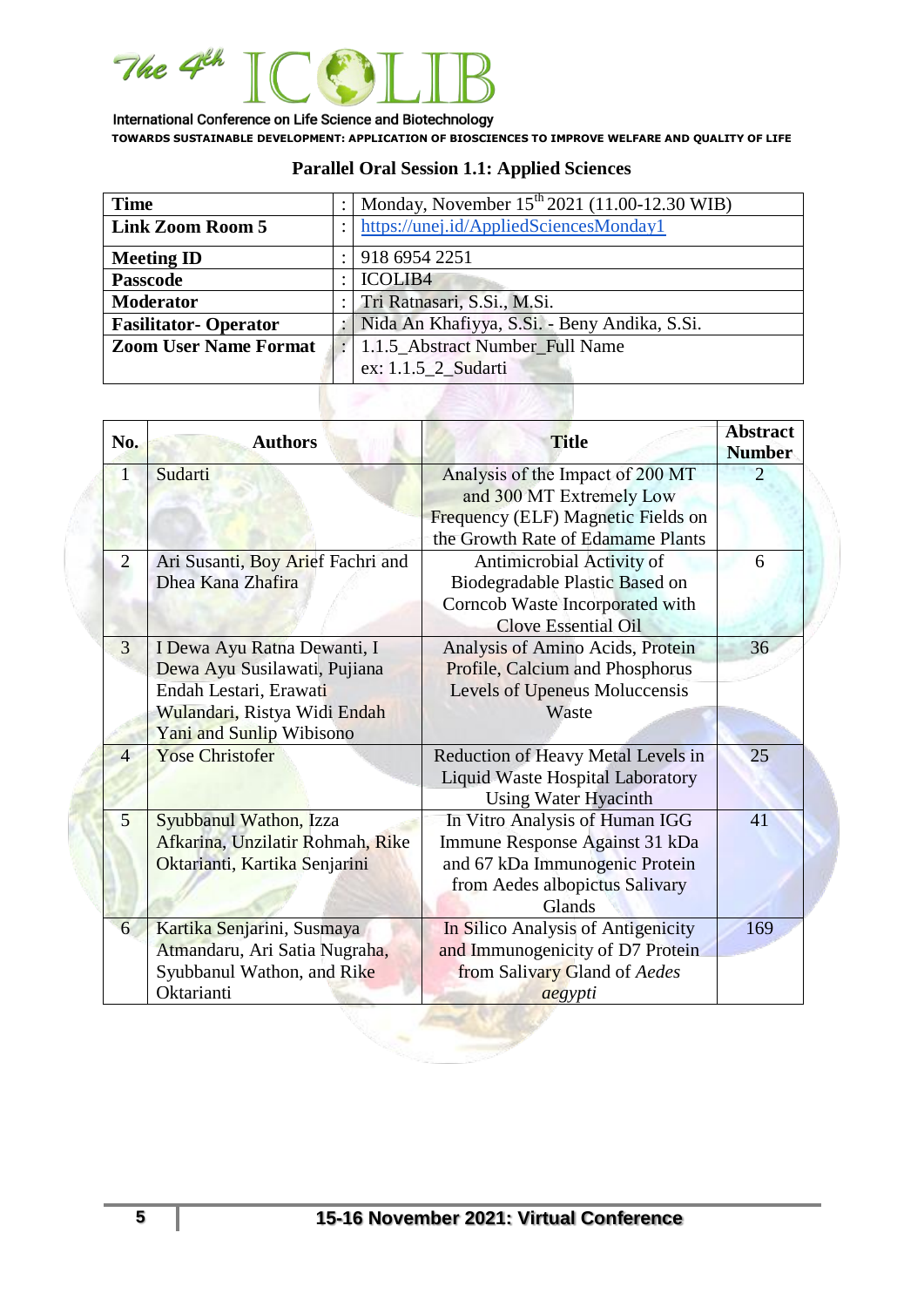

| <b>Time</b>                  |  | : Monday, November $15^{th}$ 2021 (11.00-12.30 WIB) |  |
|------------------------------|--|-----------------------------------------------------|--|
|                              |  |                                                     |  |
| <b>Link Zoom Room 6</b>      |  | https://unej.id/AppliedSciencesMonday2              |  |
| <b>Meeting ID</b>            |  | 983 4824 6228                                       |  |
| <b>Passcode</b>              |  | ICOLIB <sub>4</sub>                                 |  |
| <b>Moderator</b>             |  | Ir. Firda Lutfiatul Fitriatul Fitria, S.Si., M.T.   |  |
| <b>Fasilitator-Operator</b>  |  | Sindhi Wahidatul Ikrimah, S.Si. - Rivan Andika      |  |
| <b>Zoom User Name Format</b> |  | : 1.1.6_Abstract Number_Full Name                   |  |
|                              |  | 1.1.6_136_Cening Kardi                              |  |
|                              |  |                                                     |  |

# **Parallel Oral Session 1.1: Applied Sciences**

| No.            | <b>Authors</b>                                                                                              | <b>Title</b>                                                                                                                                   | <b>Abstract</b><br><b>Number</b> |
|----------------|-------------------------------------------------------------------------------------------------------------|------------------------------------------------------------------------------------------------------------------------------------------------|----------------------------------|
| $\overline{1}$ | Cening Kardi and Nyoman Utari<br>Vipriyanti                                                                 | <b>Effects of Cutting Types, Leaves</b><br>Number, and Auxin on the Growth<br>of Cornmint (Mentha arvensis L.<br>Var. Javanica (Bl.) Hook.F.)  | 136                              |
| $\overline{2}$ | Nurul Istinaroh and Erma<br>Sulistyaningsih                                                                 | <b>B-Cell and T-Cell Epitopes</b><br><b>Prediction from Recombinant</b><br>Protein Cidr1A-Pfemp1: a<br><b>Bioinformatics Approach</b>          | 138                              |
| 3              | Sholeh Avivi, Jae-Yean Kim,<br>Muhammad Mufarrij Fuad Ulfi,<br>Ridlo Firmansyah, Wahyu Indra<br>Duwi Fanata | <b>Generating Modified High Sucrose</b><br><b>Tomatoes by Genome Editing</b>                                                                   | 72                               |
| $\overline{4}$ | Farid R. Abadi, Rudiati E.<br>Masithoh, Lilik Sutiarso, Sri<br>Rahayoe                                      | Non Destructive Testing for Local<br>Soybean Seed Potential for Field<br>Application                                                           | 56                               |
| $\mathbf{5}$   | Puspita Deswina, Dody Priadi                                                                                | The Growth and Production of<br>Celery (Apium graveolens) on<br>Modified Enshishoho Hydroponics<br><b>Nutrient Solution</b>                    | 79                               |
| 6              | Aep Supriyadi, Kania Soewanda<br>and Ramadhani Eka Putra                                                    | <b>Application of Black Soldier Fly</b><br>Based Fed On the Carp (Cyprinus<br>caprio L.) Aquaponic System: Effect<br>on Water Quality and Fish | 167                              |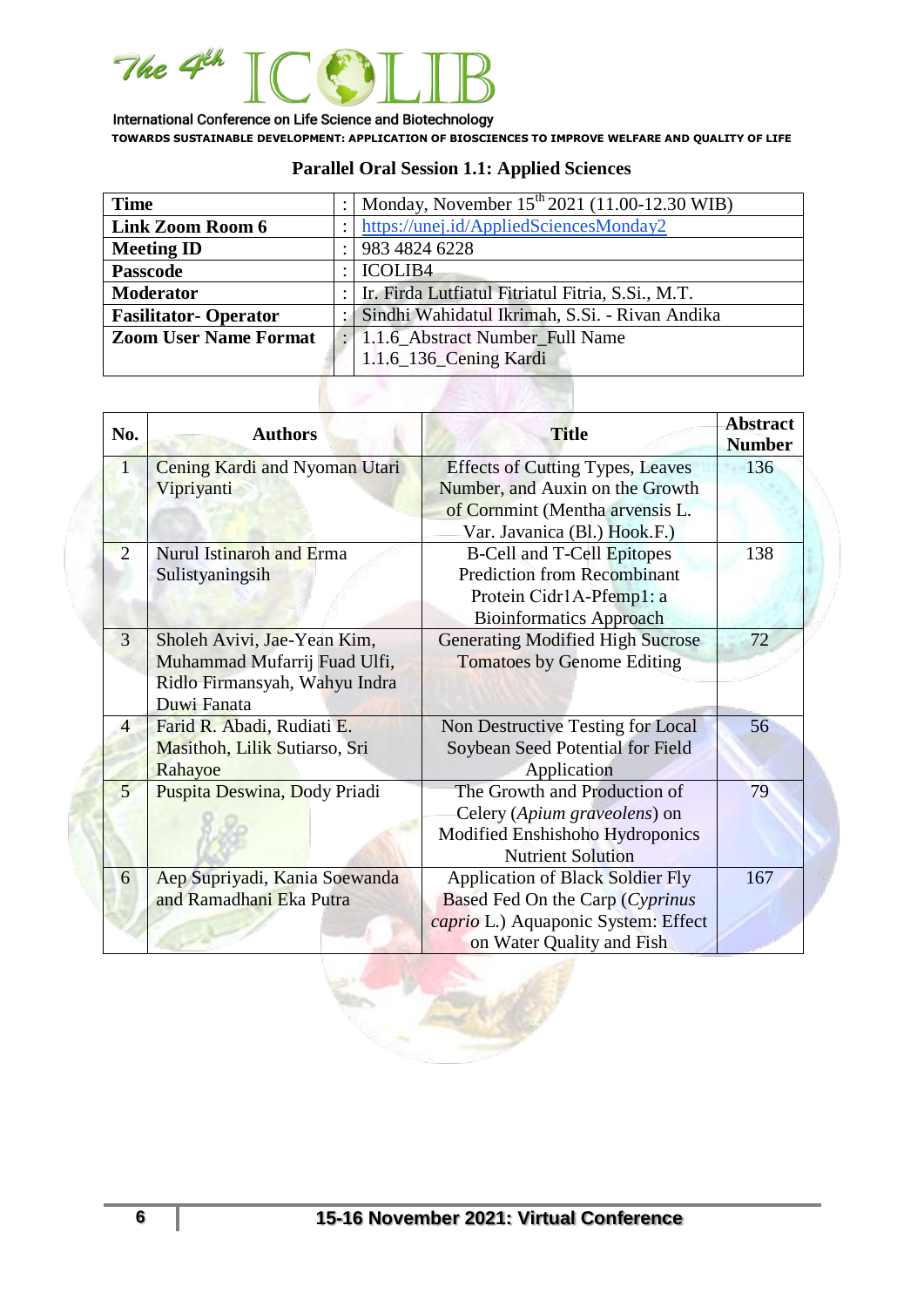

## **Parallel Oral Session 1.2: Biodiversity and Bio-Conservation**

| <b>Time</b>                  | Monday, November 15 <sup>th</sup> 2021 (15.00-16.30 WIB) |  |
|------------------------------|----------------------------------------------------------|--|
| <b>Link Zoom Room 1</b>      | https://unej.id/BiodiversityMonday4                      |  |
| <b>Meeting ID</b>            | 932 6899 8795                                            |  |
| <b>Passcode</b>              | <b>ICOLIB4</b>                                           |  |
| <b>Moderator</b>             | Rendy Setyawan, S.Si., M.Si.                             |  |
| <b>Fasilitator-Operator</b>  | Budi Putra Mulyadi, S.Si. - Silvi Samro'atul Ilmi        |  |
| <b>Zoom User Name Format</b> | : 1.2.1_Abstract Number_Full Name                        |  |
|                              | ex: 1.2.1_4_Putri Arrufitasari                           |  |
|                              |                                                          |  |
|                              |                                                          |  |

| No.            | <b>Authors</b>                    | <b>Title</b>                            | <b>Abstract</b><br><b>Number</b> |
|----------------|-----------------------------------|-----------------------------------------|----------------------------------|
| 1              | Devi Adityarini, Erma Prihastanti | Study of Pollen Viability and           | 96                               |
|                | and Endah Dwi Hastuti             | <b>Germination Rhizophora Mucronata</b> |                                  |
|                |                                   | Lamk. in Different Phases from the      |                                  |
|                |                                   | Mangunharjo Mangrove Area,              |                                  |
|                |                                   | <b>Semarang City</b>                    |                                  |
| 2              | Masitah, Krishna Purnawan         | <b>Biodiversity of Indigenous</b>       | 28                               |
|                | Candra, Muhammad Amir             | Mushrooms Grow on Decomposed            |                                  |
|                | <b>Masruhim and Pintaka</b>       | Oil Palm Empty Fruit Bunch at Palm      |                                  |
|                | Kusumaningtyas                    | Oil Plantation in Paser Regency,        |                                  |
|                |                                   | Indonesia                               |                                  |
| 3              | Intan Mufida, Meiisha Putri       | Echinoderms Diversity at Drini          | 27                               |
|                | Pertiwi and R. Teti Rostikawati   | Beach Gunung Kidul, Yogyakarta          |                                  |
| $\overline{4}$ | Purwatiningsih, Barlah            | The Effectiveness of Suspension         | 47                               |
|                | Rumhayati, Susantin Fajariyah     | <b>Beta Asaron Mixed With Silica</b>    |                                  |
|                | and Raodatul Jannah               | Nanoparticles in the Mortality of       |                                  |
|                |                                   | Crocidolomia pavonana                   |                                  |
| $\overline{5}$ | <b>Rony Irawanto</b>              | Mapping of Water Spring                 | 102                              |
|                |                                   | Distribution and Phytotechnology        |                                  |
|                |                                   | Concepts in the Welang River Basin      |                                  |
|                |                                   | Management                              |                                  |
| 6              | Pawan Kumar and V. P. Singh       | <b>Study of Biomass Growth and</b>      | 18                               |
|                |                                   | <b>Decontamination Potentials of</b>    |                                  |
|                |                                   | Vetiver (Chrysopogon zizanioides)       |                                  |
|                |                                   | in Pb-Contaminated Alluvial Soil        |                                  |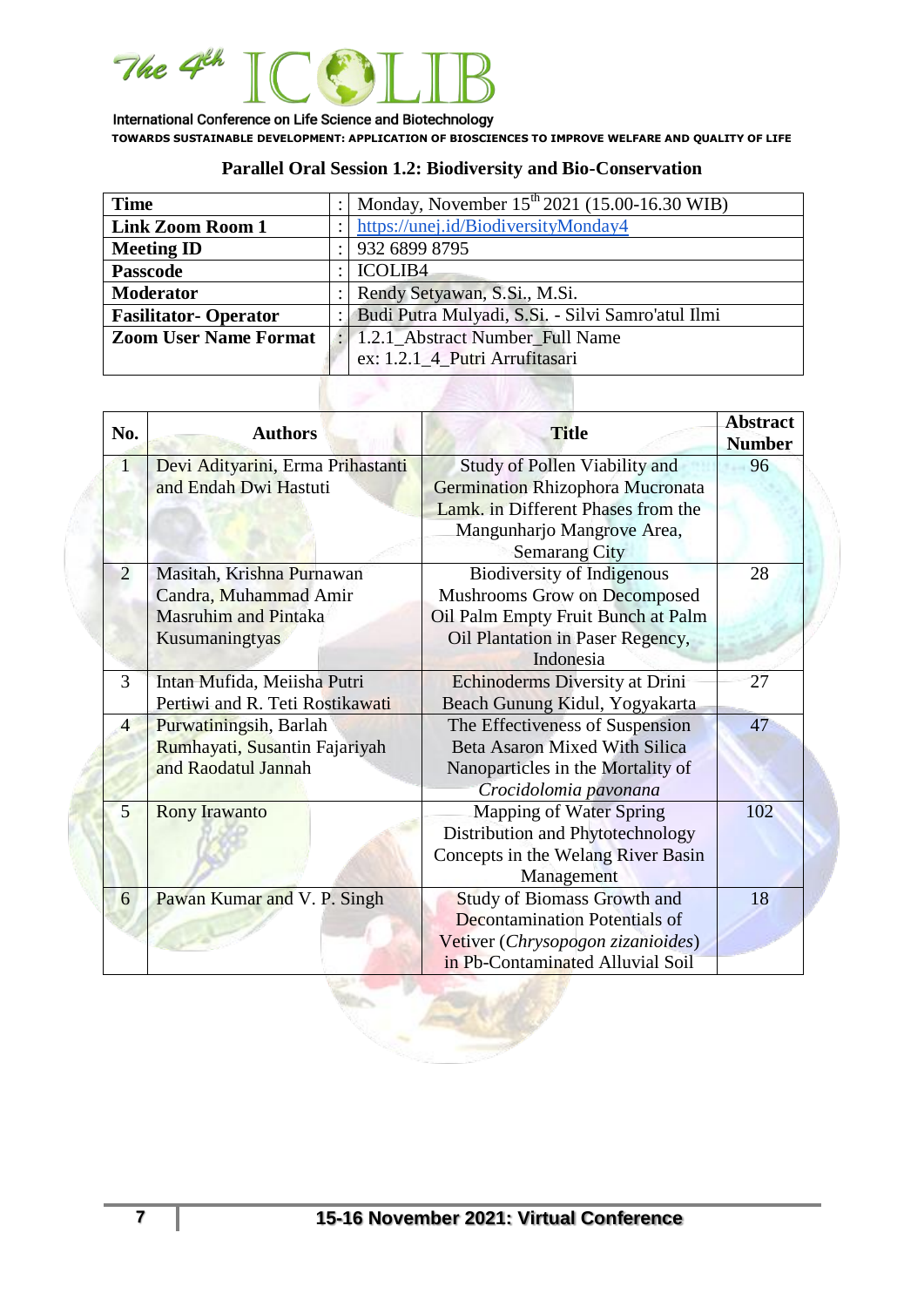

| <b>Time</b>                  |                                                     | Monday, November 15 <sup>th</sup> 2021 (15.00-16.30 WIB) |  |
|------------------------------|-----------------------------------------------------|----------------------------------------------------------|--|
| <b>Link Zoom Room 2</b>      |                                                     | https://unej.id/HealthMedicineMonday2                    |  |
| <b>Meeting ID</b>            |                                                     | 919 3852 1595                                            |  |
| <b>Passcode</b>              |                                                     | <b>ICOLIB4</b>                                           |  |
| <b>Moderator</b>             | Dr. rer. biol. hum. dr. Erma Sulistyaningsih, M.Si. |                                                          |  |
|                              |                                                     | GCert.AgHealthMed                                        |  |
| <b>Fasilitator-Operator</b>  |                                                     | Nadhea Ayu Sukma, S.Si. - M. Tentrem Wijaya              |  |
| <b>Zoom User Name Format</b> | 1.2.2 Abstract Number Full Name                     |                                                          |  |
|                              |                                                     | ex: 1.2.2_78_Ika Wahyuni                                 |  |

×.

### **Parallel Oral Session 1.2: Health and Medicine**

| No.            | <b>Authors</b>                                                                                                                                                                                                                 | <b>Title</b>                                                                                                                                 | <b>Abstract</b><br><b>Number</b> |
|----------------|--------------------------------------------------------------------------------------------------------------------------------------------------------------------------------------------------------------------------------|----------------------------------------------------------------------------------------------------------------------------------------------|----------------------------------|
| $\mathbf{1}$   | Ika Wahyuni, Rike Oktarianti,<br>Syubbanul Wathon, Kartika Senjarini                                                                                                                                                           | <b>Immunogenic Proteins from Salivary</b><br>Gland of Potential Malaria Vector An.<br>vagus & An. sundaicus                                  | 78                               |
| $\overline{2}$ | Jignesh Italiya                                                                                                                                                                                                                | <b>Assessment of Strategy Development</b><br>for SARS COV-2 Mass Screening in<br>Wildlife: A Review                                          | 84                               |
| $\overline{3}$ | Michaella Yosephine, Rafita Erli<br>Adhawiyah, Yasmin Salsabila<br>Kurniawan, Isa Anshori, Ramadhita<br>Umitaibatin, Vegi Faturrahman, Rey<br>Ezra Langelo, Widyawardana<br>Adiprawita, Hermin Aminah Usman<br>and Okky Husain | <b>Comparative Study of Convolutional</b><br>Neural Network Architecture in<br><b>Lymphoma Detection</b>                                     | 49                               |
| $\overline{4}$ | Yesi Octavia, Muhammad Garry<br>Syahrizal Hanafi, Fadli Jazaldi, Elza<br><b>Ibrahim Auerkari</b>                                                                                                                               | Patau Syndrome: Genetic and<br><b>Epigenetic Aspects</b>                                                                                     | 73                               |
| $\overline{5}$ | Ammar Ammar, Irfan Tito<br>Kurniawan, Resfyanti Nur Azizah,<br>Hafizh Rahmatdianto Yusuf,<br>Antonius Eko Nugroho, Ghani Faliq<br>Mufiddin, Isa Anshori,<br>Widyawardana Adiprawita, Hermin<br>Aminah Usman and Okky Husain    | Deep Learning for Lymphoma<br>Detection on Microscopic Images                                                                                | 51                               |
| 6              | Salsabila Qisthina Yasmine, Yulia<br>Irnidayanti, and Darlina                                                                                                                                                                  | Analysis of Radiation-Induced DNA<br>Damage in Smoker and Non-Smoker<br>Lymphocytes Based on Blood Type and<br><b>Age Using Comet Assay</b>  | 39                               |
| $\tau$         | Anton Bahtiar, Syifa Amelia, Asih<br>Suliasih Babay and Ade Arsianti                                                                                                                                                           | <b>Effects of Ethanolic Extract of</b><br>Erythrina subumbrans Leaves on<br>Kidney Function of Type 2 Diabetes<br><b>Mellitus Model Rats</b> | 88                               |
| 8              | Umi Kalsum, Sumartono Sumartono<br>and Muhammad Farid Wadjdi                                                                                                                                                                   | <b>Efforts to Reduce Quail Egg Cholesterol</b><br><b>Using Probiotic Encapsulation</b>                                                       | 168                              |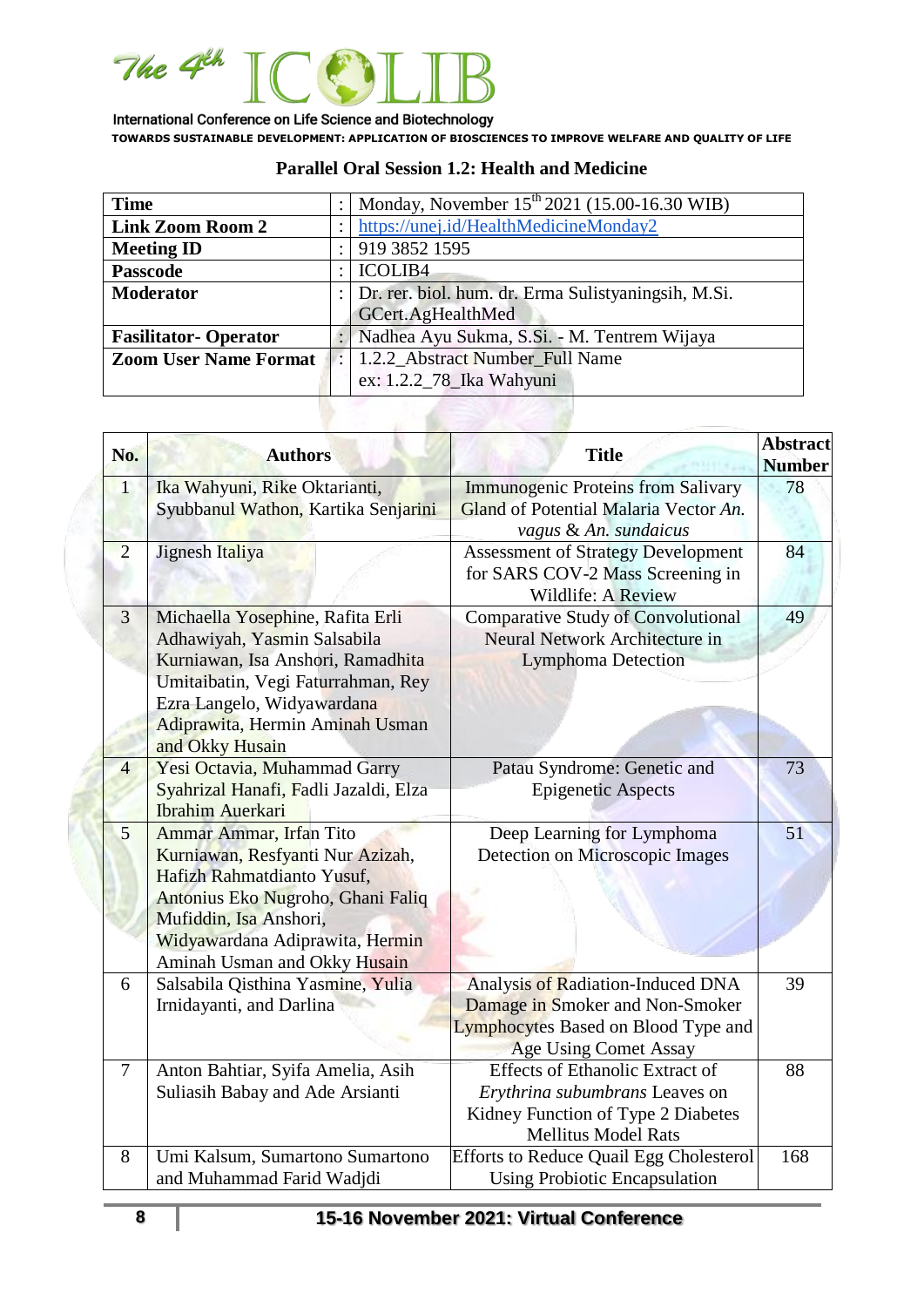

| <b>Time</b>                                                     |  | Monday, November $15^{th}$ 2021 (15.00 – 16.30 WIB) |  |
|-----------------------------------------------------------------|--|-----------------------------------------------------|--|
| <b>Link Zoom Room 3</b>                                         |  | https://unej.id/BasicSciencesMonday2                |  |
| <b>Meeting ID</b>                                               |  | 932 6193 9080                                       |  |
| <b>Passcode</b>                                                 |  | <b>ICOLIB4</b>                                      |  |
| <b>Moderator</b>                                                |  | Mukhammad Su'udi, Ph.D.                             |  |
| <b>Fasilitator-Operator</b>                                     |  | Ramdhan Putrasetya, S.Si. - Nailatur Rifdah, S.Si.  |  |
| <b>Zoom User Name Format</b><br>1.2.3 Abstract Number Full Name |  |                                                     |  |
| ex: 1.2.3_128_Hidayat Teguh Wiyono                              |  |                                                     |  |

#### **Parallel Oral Session 1.2: Basic Sciences**

| No.             | <b>Authors</b>                                 | <b>Title</b>                                  | <b>Abstract</b><br><b>Number</b> |
|-----------------|------------------------------------------------|-----------------------------------------------|----------------------------------|
| $\mathbf{1}$    | Hidayat Teguh Wiyono,                          | Coffee Pulp Waste Substrate Based in          | 128                              |
|                 | Nabilah Ilmalah Sunarto, Finda                 | Cellulase Production by Penicillium sp.       |                                  |
|                 | Rahmawati, Rudju Winarsa and<br>Kahar Muzakhar | VT11 Under Solid State Fermentation           |                                  |
| $\overline{2}$  | Prasetyo Sarwono Putro,                        | The Comparative Effects of Branded and        | 148                              |
|                 | <b>Bambang Purwanto, Dono</b>                  | Local High Fat Foods on Body Mass Index       |                                  |
|                 | Indarto, Widyastuti Soewondo                   | and Vascular Wall Thickness in Male           |                                  |
|                 | and Sulistyani Kusumaningrum                   | Wistar Rats for Development of                |                                  |
|                 |                                                | <b>Atherosclerosis Animal Model</b>           |                                  |
| 3               | Azizah Azizah, Atim Ainul                      | Pectinase Production of Aspergillus sp.       | 127                              |
|                 | Hidayah, Rosa Amelia, Hidayat                  | VTM5 Through Solid State Fermentation         |                                  |
|                 | Teguh Wiyono and Kahar                         | Using Coffee Pulp Substrate and its           |                                  |
|                 | Muzakhar                                       | Purification                                  |                                  |
| $\overline{4}$  | Merry Meryam Martgrita, Roga                   | Antioxidant Activity Enhancement of Solid     | 55                               |
|                 | Florida Kembaren, Adelina                      | State Fermented Sugar Palm Fruit (Arenga      |                                  |
|                 | Manurung, Herti Novalia                        | pinnata Merr) by Aspergillus oryzae Using     |                                  |
|                 | Hutapea and Theodora Mega<br>Putri Lumbangaol  | <b>Central Composite Design</b>               |                                  |
| $5\overline{)}$ | Putra Santoso, Rita Maliza,                    | Composition and Anti-Obesity Effect of        | 19                               |
|                 | Resti Rahayu and M. Ihsan                      | Dietary Fiber Extracted from Some Local       |                                  |
|                 | Anggi Manura                                   | Tuberous Plants in Indonesia                  |                                  |
| 6               | Stella Tinia Hasianna, Ronny                   | The Use of Fenugreek Seed Powder              | 30                               |
|                 | Lesmana, Julia Windi Gunadi,                   | (Trigonella foenum-graecum L.) for            |                                  |
|                 | Enny Rohmawaty, Lusiana                        | <b>Increasing Prolactin in Breastfeedings</b> |                                  |
|                 | Darsono, Anatasia Della Ramba                  | Wistar Rats and Bodyweight of the Litters     |                                  |
|                 | Matandung, dan Hesty Suryani                   |                                               |                                  |
|                 | Mangalik                                       |                                               |                                  |
| $\overline{7}$  | Putranty Widha Nugraheni,                      | Kidneys Evaluation in Hyperuricemia Rats      | 43                               |
|                 | Chanif Mahdi                                   | That Treated with Green Tea Leaves            |                                  |
|                 |                                                | Extract                                       |                                  |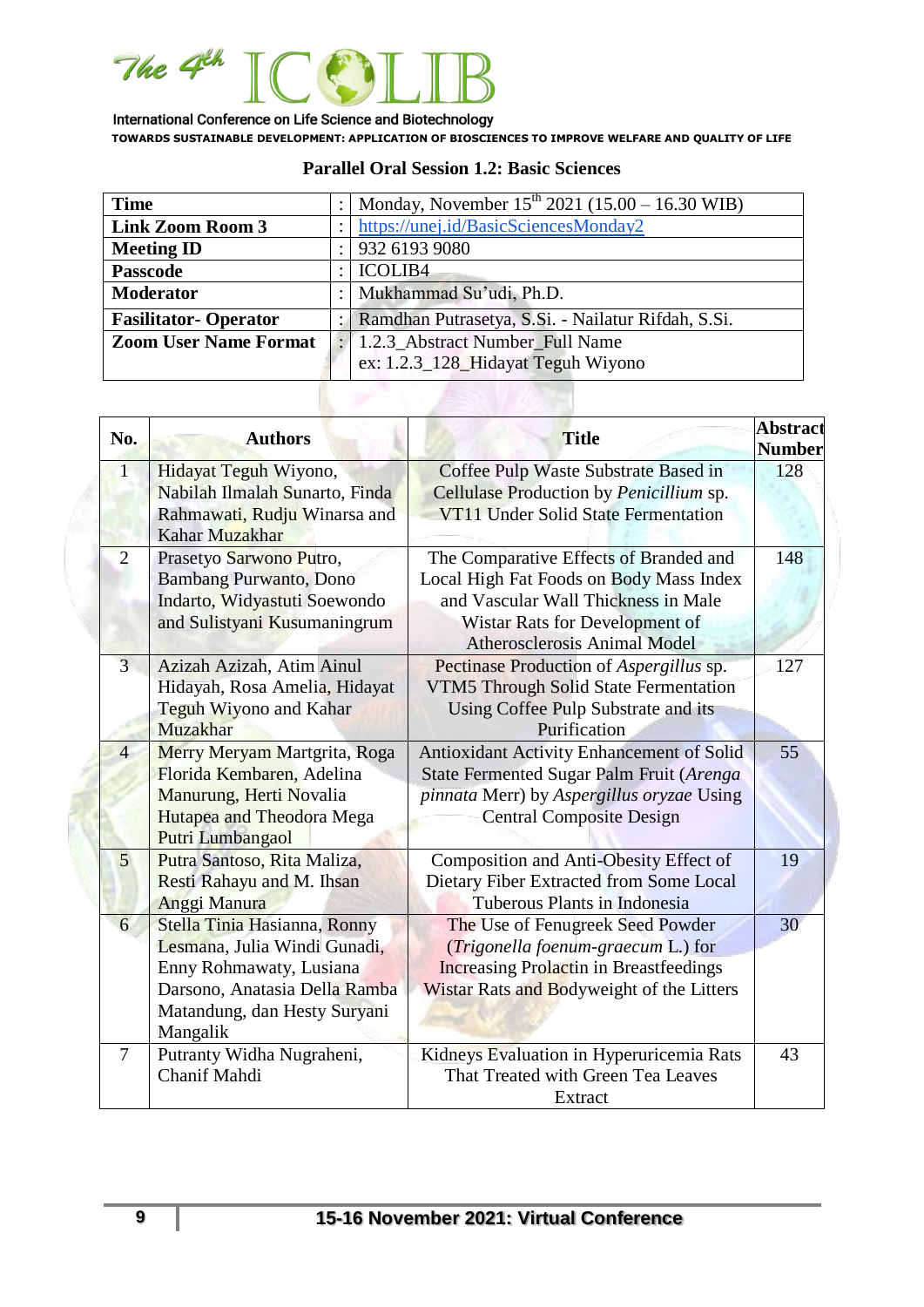

| <b>Time</b>                  |   | Monday, November $15^{th}$ 2021 (15.00 – 16.30 WIB) |  |
|------------------------------|---|-----------------------------------------------------|--|
| <b>Link Zoom Room 4</b>      |   | https://unej.id/BasicSciencesMonday3                |  |
| <b>Meeting ID</b>            |   | 924 0695 2463                                       |  |
| <b>Passcode</b>              | ٠ | <b>ICOLIB4</b>                                      |  |
| <b>Moderator</b>             |   | Dr. rer. nat Fuad Bahrul Ulum, S.Si., M.Sc.         |  |
| <b>Fasilitator-Operator</b>  |   | Annisa'ul Jannah, S.Si. - Axgrandchy Octrilia       |  |
| <b>Zoom User Name Format</b> |   | : 1.2.4_Abstract Number_Full Name                   |  |
|                              |   | ex: 1.2.4_97_Endy Juli Anto                         |  |

#### **Parallel Oral Session 1.2: Basic Sciences**

| No.            | <b>Authors</b>                                                                                                           | <b>Title</b>                                                                                                                                                                                                                                 | <b>Abstract</b><br><b>Number</b> |
|----------------|--------------------------------------------------------------------------------------------------------------------------|----------------------------------------------------------------------------------------------------------------------------------------------------------------------------------------------------------------------------------------------|----------------------------------|
| $\mathbf{1}$   | <b>Endy Juli Anto</b>                                                                                                    | The Effect of Ethanol Extract and<br><b>Etylasetate Fraction of Areca Seeds</b><br>(Areca catechu L.) on the Thickness of the<br>Colonic Tunica Muscularis in Mice (Mus<br>musculus) Feeded Trichuris muris<br><b>Infective Eggs Peroral</b> | 97                               |
| $\overline{2}$ | Merry Meryam Martgrita, Roga<br>Florida Kembaren, Herti Novalia<br>Hutapea, Ivana Sitepu and Evy<br>Enjelina Simanjuntak | <b>Enzymatic Kinetic of Amylase Produced</b><br>by Rhizopus oryzae Using Solid State<br>Fermentation with Cassava Solid Waste as<br>Substrate                                                                                                | 62                               |
| $\overline{3}$ | Merry Meryam Martgrita, Adelina<br>Manurung, Herti Novalia Hutapea<br>and Fauziah Balqis Anggi Fitriani                  | Citric Acid Production Optimization from<br>Toba Banana Peel Through Submerged<br>Fermentation by Aspergillus niger Using<br><b>Central Composite Design</b>                                                                                 | 54                               |
| $\overline{4}$ | Irma Badarina, Mona Anggraini<br>and Bieng Brata                                                                         | The Potency of Ammonia from Broiler's<br>Manure Based on Age Phase of Ration<br>Administration on Closed House and<br>Open House                                                                                                             | 67                               |
| 5              | Iliya Kartika Santosa and Meta<br>Fitri Rizkiana                                                                         | Adsorption of Methylene Blue by<br>Magnetic Activated Carbon/Chitosan<br><b>Composites Prepared from Spent Coffee</b><br>Grounds                                                                                                             | 106                              |
| 6              | Salomo Hutahaean, Syafruddin<br>Ilyas, Haisyah Hani, Ayu Mustika                                                         | Hepatoprotective Potential of Ethanolic<br>Extracts from Pirdot (Saurauia vulcani<br>Korth.) Leaves on Streptozotocin-Induced<br><b>Diabetic Mice</b>                                                                                        | 9                                |
| $\tau$         | Azmi Mangalisu, Irma Isnafia<br>Arief, Ansi Kurnia Armayanti,<br>dan Zakiah Wulandari                                    | <b>Identification Protein Levels for</b><br>Production of Bacteriocin from<br>Lactobacillus plantarum in Fermented<br>Chicken Eggs                                                                                                           | 81                               |
| 8              | Rudju Winarsa, Okta Novalia<br>Gasani, Tamimul Badriyah,<br>Hidayat Teguh Wiyono and Kahar<br>Muzakhar                   | Pectinase Production by Aspergillus<br>VTM4 Induced by Pomelo Pulp (Citrus<br>maxima Merr.) as Substrate                                                                                                                                     | 126                              |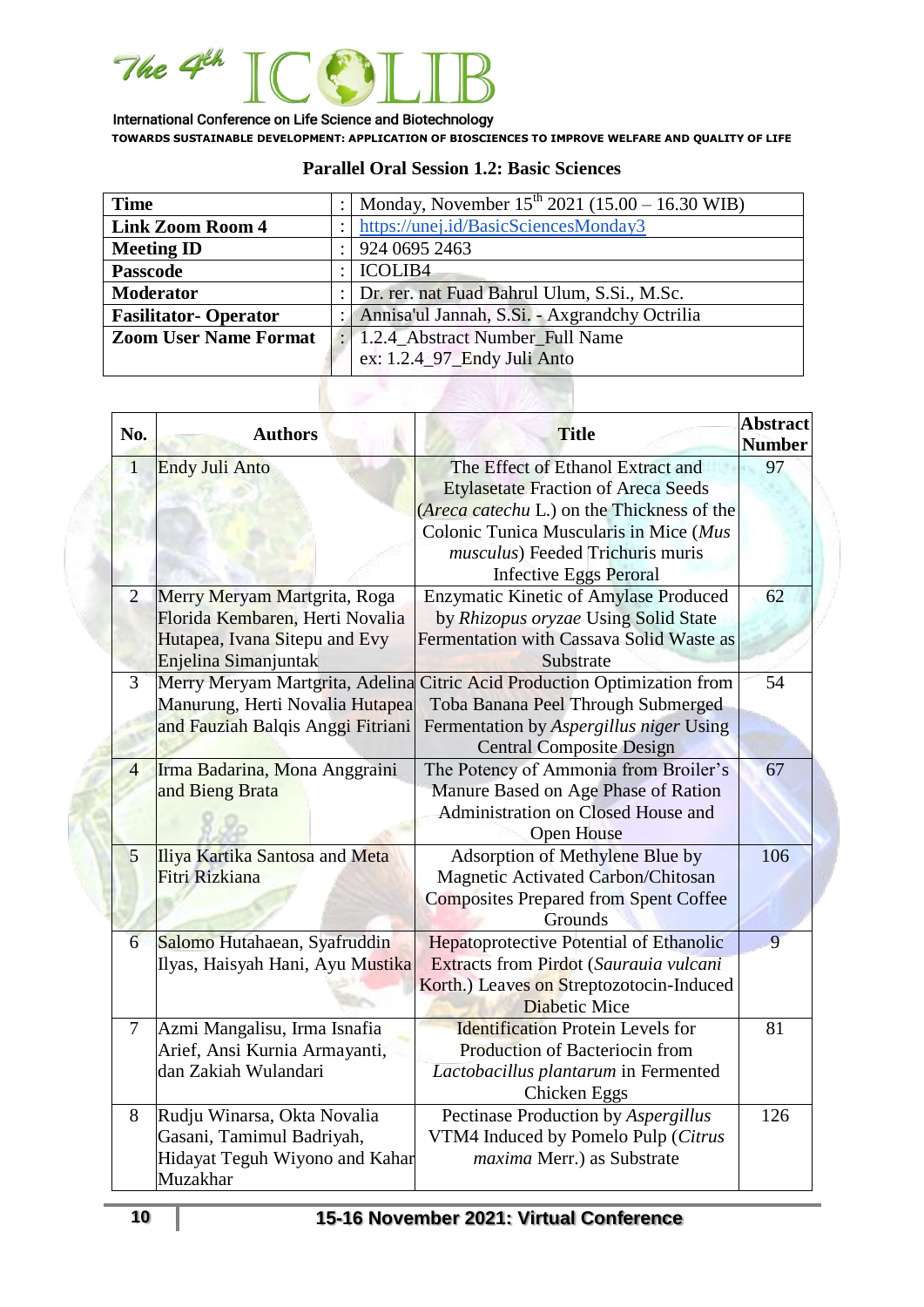

| <b>Time</b>                  |                             | Monday, November $15^{th}$ 2021 (15.00 – 16.30 WIB) |  |
|------------------------------|-----------------------------|-----------------------------------------------------|--|
| <b>Link Zoom Room 5</b>      |                             | https://unej.id/BasicSciencesMonday4                |  |
| <b>Meeting ID</b>            |                             | 983 6238 6979                                       |  |
| <b>Passcode</b>              |                             | <b>ICOLIB4</b>                                      |  |
| <b>Moderator</b>             | Tri Ratnasari, S.Si., M.Si. |                                                     |  |
| <b>Fasilitator-Operator</b>  |                             | :   Nida An Khafiyya, S.Si. - Beny Andika, S.Si.    |  |
| <b>Zoom User Name Format</b> |                             | 1.2.5_Abstract Number_Full Name                     |  |
|                              |                             | ex: 1.2.5_170_Sutoyo                                |  |
|                              |                             |                                                     |  |

#### **Parallel Oral Session 1.2: Basic Sciences**

| No.            | <b>Authors</b>                                                | <b>Title</b>                                                                                                                                                                                           | <b>Abstract</b><br><b>Number</b> |
|----------------|---------------------------------------------------------------|--------------------------------------------------------------------------------------------------------------------------------------------------------------------------------------------------------|----------------------------------|
| $\overline{1}$ | Sutoyo, Suharjono, Tri Ardyati,<br>and Subandi                | Isolation and Screening of<br>Keratinolytic Actinomycetes Strain<br>from Jember-Indonesia                                                                                                              | 170                              |
| $\overline{2}$ | <b>Asmoro Lelono and Husnatun</b><br>Nihayah                  | Detection of the Embryonic Heart<br>Rate of the Japanese Quail (Cortunix<br><i>japonica</i> ) Embryo Using a Non-<br><b>Destructive Method of Measurement</b><br>in Different Temperature.             | 120                              |
| 3              | Muhammad Arif Husein, Dono<br><b>Indarto and Brian Wasita</b> | The Effect of Alkaloid Fraction of<br>Litsea glutinosa Leaves on Body<br>Weight, Body Mass Index and Fat<br><b>Content in Male Sprague Dawley</b><br>Rats with Type 2 Diabetes Mellitus<br>and Obesity | 147                              |
| $\overline{4}$ | Yuliana Heri Suselo, Dono<br>Indarto, Brian Wasita3, Hartono  | <b>Alkaloid Fraction of Mirabilis</b><br>jalapa Leaves has Higher<br>Betaxanthin Levels than Ethanol<br><b>Extract and is Potentially Developed</b><br>for Anemia Treatment                            | 86                               |
| 5              | Hidayat Teguh Wiyono, Selin<br>Monika Prihasinta, Dwi Setiati | The Influence of Gis Giving and<br>Jaranan Plant (Lannea<br>coromandelica (Houtt.) Stem Circles<br>Merr.) on Gum Production                                                                            | 155                              |
| 6              | Sri Rulianah, Prayitno Prayitno<br>and Carita Ayu Maulidina   | Utilization of Bagasse as Raw<br>Material for Bioethanol Using Crude<br><b>Cellulase from Phanerochaete</b><br>Chrysosporium with SSF Method                                                           | 101                              |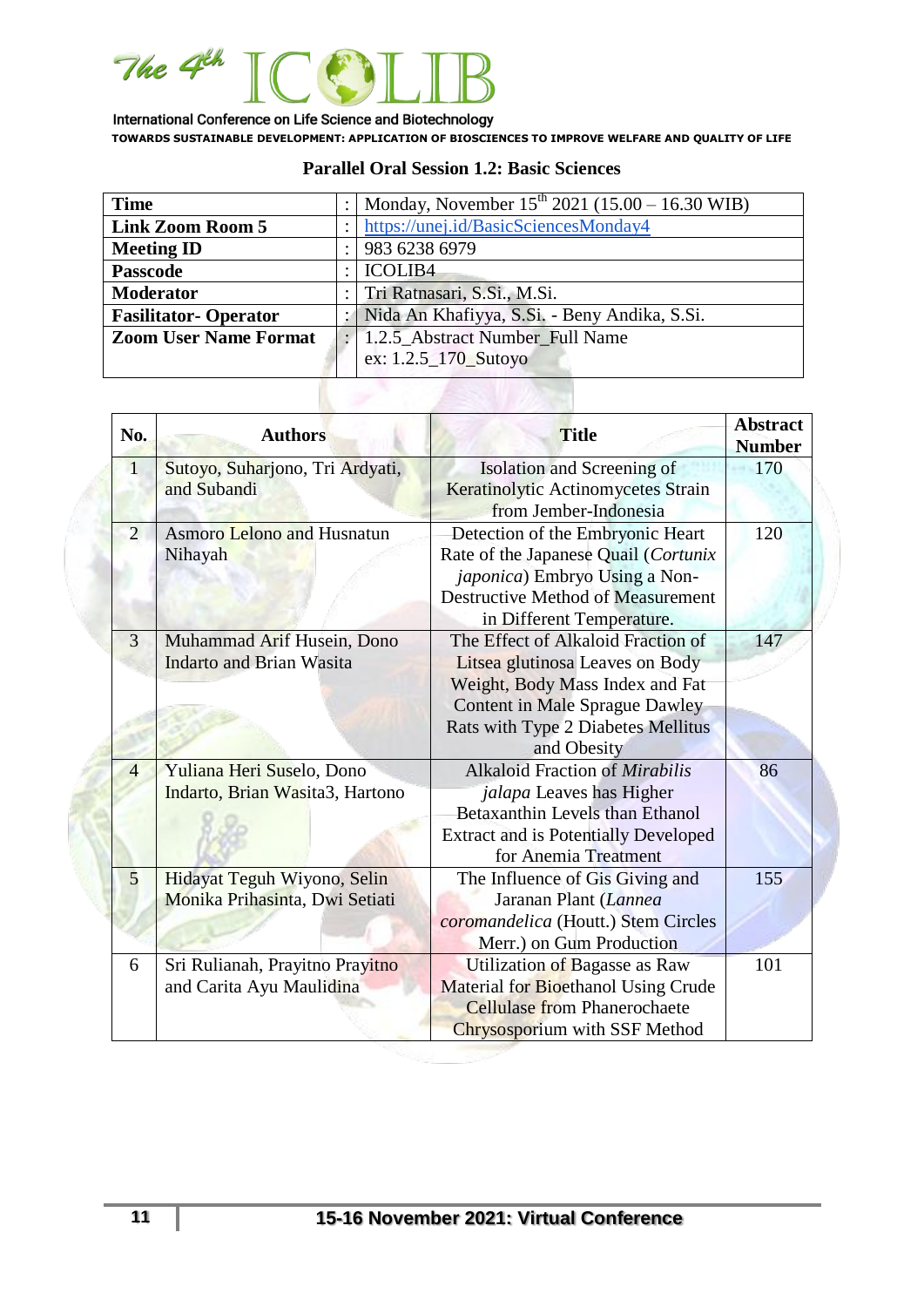

| <b>Time</b>                  |                                 | Monday, November $15^{th}$ 2021 (15.00-16.30 WIB)          |
|------------------------------|---------------------------------|------------------------------------------------------------|
| <b>Link Zoom Room 6</b>      |                                 | https://unej.id/AppliedSciencesMonday3                     |
| <b>Meeting ID</b>            |                                 | 933 0283 2408                                              |
| <b>Passcode</b>              |                                 | <b>ICOLIB4</b>                                             |
| <b>Moderator</b>             |                                 | Audinanti Meganandi Kartini, S.Si., M.T.                   |
| <b>Fasilitator-Operator</b>  |                                 | : Farah Salma Elida, S.Si. - Haikal Idris Maulahila, S.Si. |
| <b>Zoom User Name Format</b> |                                 | 1.2.6 Abstract Number Full Name                            |
|                              | ex: 1.2.6_44_Wiwin Apriyanditra |                                                            |

# **Parallel Oral Session 1.2: Applied Sciences**

| No.                                                                                      | <b>Authors</b>                                                                                    | <b>Title</b>                                                                                                                                                                 | <b>Abstract</b><br><b>Number</b> |
|------------------------------------------------------------------------------------------|---------------------------------------------------------------------------------------------------|------------------------------------------------------------------------------------------------------------------------------------------------------------------------------|----------------------------------|
| Wiwin Apriyanditra, Nursigit<br>$\overline{1}$<br><b>Bintoro, and Arifin Dwi Saputro</b> |                                                                                                   | <b>Effect of Maturity Level and Fruit</b><br>Size on Rheological Property of                                                                                                 | 44                               |
|                                                                                          |                                                                                                   | Tomato Fruit (Solanum lycopersicum)                                                                                                                                          |                                  |
| $\overline{2}$                                                                           | Aisyah Aisyah, Rike Oktarianti,<br>Kartika Senjarini and Syubbanul<br>Wathon                      | Humoral Immune Response (IGG) of<br>Balb/C Mice (Mus musculus) Post-<br>Injection by 56 kD Immunogenic<br>Protein Extract from the Salivary<br>Glands of Aedes aegypti L.    | 46                               |
| $\overline{3}$                                                                           | Herwanto Cristopel Simanullang,<br><b>Adelina Manurung and Yulisa</b><br>Lestari                  | The Effect of Liquid Smoke from Oil<br>Palm Empty Fruit Bunches (OPEFB)<br>on Fresh Fruit Bunches (FFB) During<br>Storage Time Toward the Quality of<br>Crude Palm Oil (CPO) | 34                               |
| $\overline{4}$                                                                           | 'Ilma Zakiyyah, Linda Dwi<br>Santika, Kartika Senjarini, Rike<br>Oktarianti, Syubbanul Wathon*    | Electroelution of 31 kDa<br><b>Immunogenic Protein Fraction from</b><br>the Salivary Gland of Aedes aegypti<br>and Aedes albopictus (Diptera:<br>Culicidae)                  | 57                               |
| 5                                                                                        | Ardo Sanjaya, Ronny Lesmana,<br>Hanna Goenawan and Iwan<br>Setiawan                               | Machine Learning Algorithm Based<br><b>QSAR Models for the Virtual</b><br><b>Screening of Mtor Kinase Inhibitors</b>                                                         | 59                               |
| 6                                                                                        | Maria Ulfa, Anisa Ayu Solikah,<br>Zahra Ayu Fadhilah, Ida Setiarini<br>and Zulfana Qoulan Syadida | <b>Synthesis of Nanosilica from Lapindo</b><br>Mud Through Sol Gel Method Based<br>Green Chemistry for Ibuprofen<br>Medical Waste Adsorption                                 | 61                               |
| $\overline{7}$                                                                           | Putri Fatimatus Zahro, Francisca<br>Veyta, Fadli Jazaldi and Elza<br>Ibrahim Auerkari             | The Role of Genetic and Epigenetic<br>Aspects in Mandibular Prognathism: a<br>Review                                                                                         | 66                               |
| 8                                                                                        | Eduardus Ariasena, Ivandy Arifin<br>Putra Noerrizky, Raih Rona<br>Althof, Isa Anshori             | Screen-Printed Carbon Electrode<br><b>Fabrication Method for</b><br><b>Electrochemical Biosensor</b><br>Application                                                          | 76                               |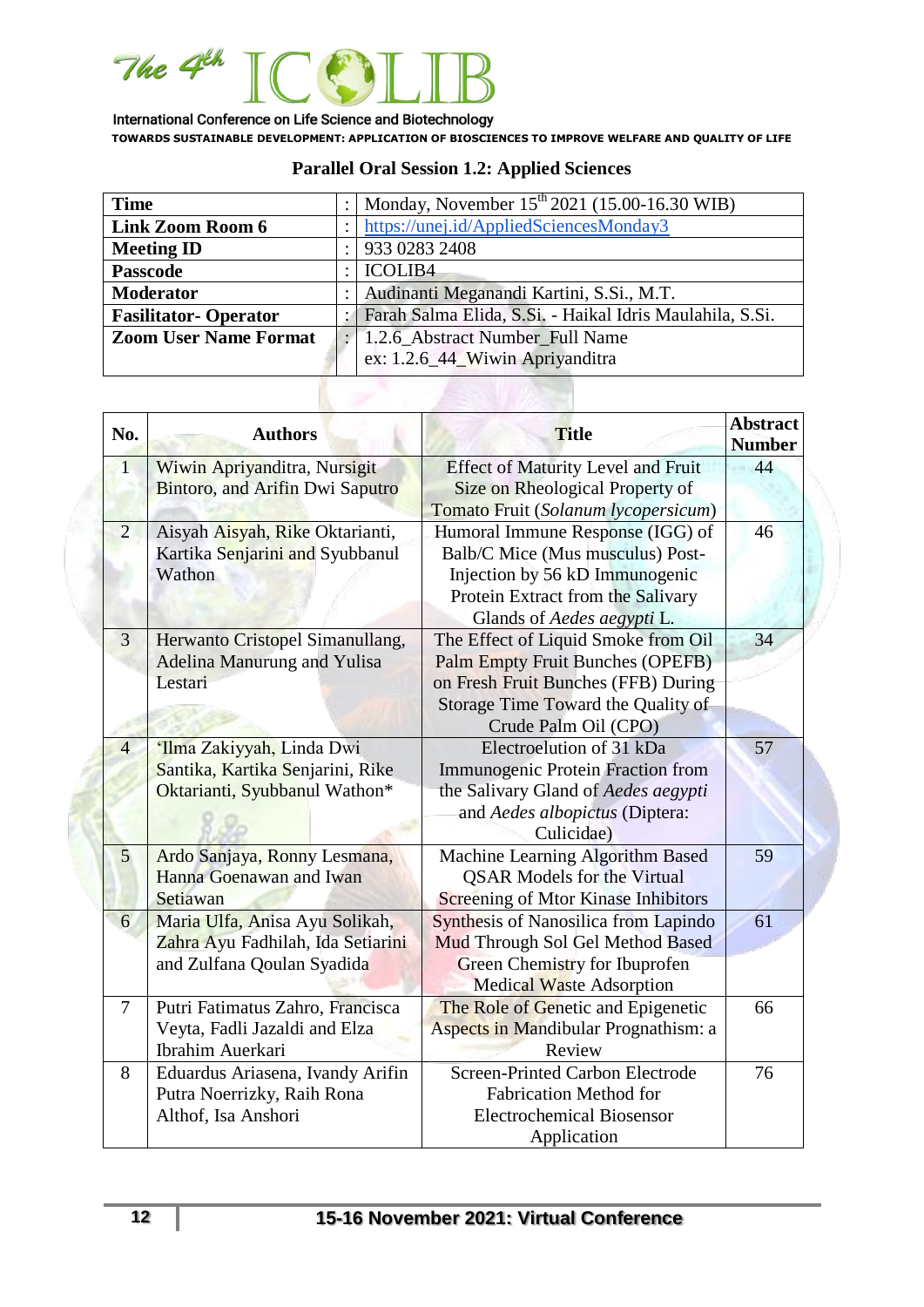

| <b>Time</b>                  |                | Monday, November 15 <sup>th</sup> 2021 (15.00-16.30 WIB)  |
|------------------------------|----------------|-----------------------------------------------------------|
| <b>Link Zoom Room 4</b>      |                | https://unej.id/AppliedSciencesMonday4                    |
| <b>Meeting ID</b>            |                | 954 5981 6275                                             |
| <b>Passcode</b>              | <b>ICOLIB4</b> |                                                           |
| <b>Moderator</b>             |                | Siti Latifatus Siriyah, S.Si., M.Sc.                      |
| <b>Fasilitator-Operator</b>  |                | Sindhi Wahidatul Ikrimah, S.Si. - Rivan Andika Zunaidi S. |
| <b>Zoom User Name Format</b> |                | 1.2.4_Abstract Number_Full Name                           |
|                              |                | ex: 1.2.4_69_Ditta Kharisma Yolanda                       |

# **Parallel Oral Session 1.2: Applied Sciences**

| No.            | <b>Authors</b>                                                                                                                                  | <b>Title</b>                                                                                                                                                                                          | <b>Abstract</b><br><b>Number</b> |
|----------------|-------------------------------------------------------------------------------------------------------------------------------------------------|-------------------------------------------------------------------------------------------------------------------------------------------------------------------------------------------------------|----------------------------------|
| $\overline{1}$ | Ditta Kharisma Yolanda, Ardetha<br>Titarnia Aurly, Siti Fatimah, Boy<br><b>Arief Fachri</b>                                                     | The Comparison of Essential Oil<br><b>Extraction From Citronella Leaves</b><br>(Cymbopogon nardus L.) Using<br>Microwave Hydrodistillation and<br><b>Solvent-Free Microwave Extraction</b><br>Methods | 69                               |
| $\overline{2}$ | Nurcaya Nurcaya, Lili Suryani,<br>Nurjaya Nurjaya and Sema Sema                                                                                 | The Effectiveness of Organic<br>Fertilizer on the Production of Red<br>Spinach (Amaranthus tricolor, L.)                                                                                              | 100                              |
| $\overline{3}$ | Rustikawati Rustikawati, Mimi<br>Sutrawati, Wuri Prameswari,<br>Catur Herison and Yoga<br>Suprimansyah                                          | <b>Determination of Salinity Tolerance</b><br>on Cayenne Genotypes Based on<br><b>Leaves Symptoms</b>                                                                                                 | 103                              |
| $\overline{4}$ | Arfianti Arfianti, Fauzia Andrini<br>Djojosugito, Maisaroh Maisaroh,<br>Hendra Asputra, Dita Kartika Sari<br>and Tubagus Odih Rhomdani<br>Wahid | Mutation and Genotype Analysis of<br><b>Reverse Transcriptase Gene Among</b><br>Treatment-Naïve Chronic Hepatitis<br><b>B</b> Patients                                                                | 108                              |
| 5              | Salsabila Aqila Putri, Aldina<br>Amalia Nur Shadrina, Euis<br>Julaeha and Dikdik Kurnia                                                         | <b>Potential Nevadensin from Ocimum</b><br>bacilicum as Antibacterial Agent<br><b>Against Streptococcus Mutans: In</b><br>Vitro and In Silico Studies                                                 | 109                              |
| 6              | Sefren Geiner Tumilaar,<br>Geofanny Sarah Hutabarat, Ari<br>Hardianto and Dikdik Kurnia                                                         | Potential Mechanism af<br><b>Allylpyrocatechol From Piper betle</b><br>L. as Antioxidant Agent: In Silico<br><b>Studies</b>                                                                           | 110                              |
| 7              | Rahmat Pramulya, Uswatun<br>Hasanah, Maya Indra Rasyid,<br>Yoga Nugroho and Teungki Nih<br>Farisni                                              | <b>Recovery Strategy for Small and</b><br>Medium Scale Agro Industry of<br>Nutmeg (Myristica fragrans) in<br>South Aceh                                                                               | 114                              |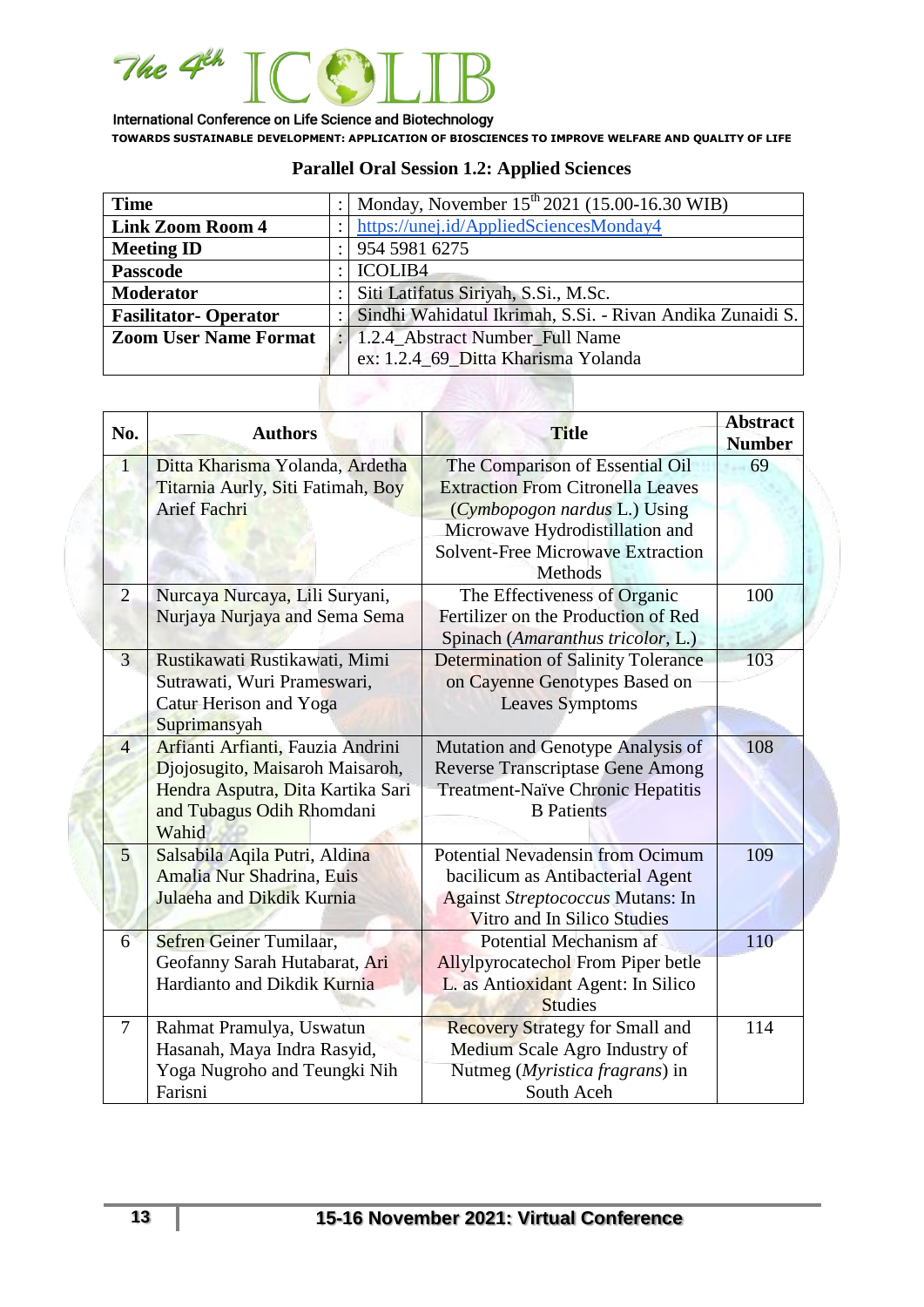

## **Parallel Oral Session 2.1: Biodiversity and Bio-Conservation**

| <b>Time</b>                  |                                 | Tuesday, November $16^{th}$ 2021 (09.45-11.15 WIB) |  |
|------------------------------|---------------------------------|----------------------------------------------------|--|
| <b>Link Zoom Room 1</b>      |                                 | https://unej.id/BiodiversityTuesday3               |  |
| <b>Meeting ID</b>            |                                 | 915 6937 7411                                      |  |
| <b>Passcode</b>              |                                 | <b>ICOLIB4</b>                                     |  |
| <b>Moderator</b>             |                                 | Arif Mohammad Siddiq, S.Si., M.Si.                 |  |
| <b>Fasilitator-Operator</b>  |                                 | Budi Putra Mulyadi, S.Si. - Silvi Samro'atul Ilmi  |  |
| <b>Zoom User Name Format</b> | 2.1.1 Abstract Number Full Name |                                                    |  |
|                              |                                 | ex: 2.1.1_162_Fual Bahrul Ulum                     |  |

| No.                                                                                       | <b>Authors</b>                                                                                  | <b>Title</b>                                                                                                                                                                                | <b>Abstract</b><br><b>Number</b> |
|-------------------------------------------------------------------------------------------|-------------------------------------------------------------------------------------------------|---------------------------------------------------------------------------------------------------------------------------------------------------------------------------------------------|----------------------------------|
| $\overline{1}$<br>Fuad Bahrul Ulum, Clarista<br>Mugistika, Dwi Setyati, Tri<br>Ratnasari, |                                                                                                 | <b>Bryophytes Flora of Mount Gumitir,</b><br>East Java                                                                                                                                      | 162                              |
| 2                                                                                         | Alfin Fatwa Mei Afifudin and<br>Rony Irawanto                                                   | Selection of Potential Plants in<br>Estuarine Ecosystem as<br>Phytoremediation                                                                                                              | 104                              |
| 3                                                                                         | Fadli Mulyadi, Septian Maulana<br>Purnama, Aulia Nadhirah and<br>Ardyah Ramadhina Irsanti Putri | Potential for the Development of<br>Sustainable Agricultural<br>Development Through Integrated<br><b>Agricultural Integration System in</b><br>Pujon District, Malang Regency,<br>East Java | 105                              |
| $\overline{4}$                                                                            | Cening Kardi and Nyoman Utari<br>Vipriyanti                                                     | Development of Nyegara-Gunung<br><b>Agrotourism on Environmentally</b><br>Base                                                                                                              | 115                              |
| $5\overline{)}$                                                                           | Maryam Jameelah, Yunus Effendi<br>and Ema Komalasari                                            | <b>Evaluation of Microbial Quality of</b><br>Minced Beef from Modern and<br><b>Traditional Market in Jakarta</b>                                                                            | 124                              |
| 6                                                                                         | Haikal Idris Maulahila, Arif<br>Mohammad Siddiq and Hari<br>Sulistiyowati                       | The Habitat Suitability of Javan<br>Langur (Trachypithecus auratus E.<br>Geoffroy Saint-Hilaire, 1812) in<br><b>Kucur Resort at Alas Purwo</b><br>National Park, Indonesia                  | 45                               |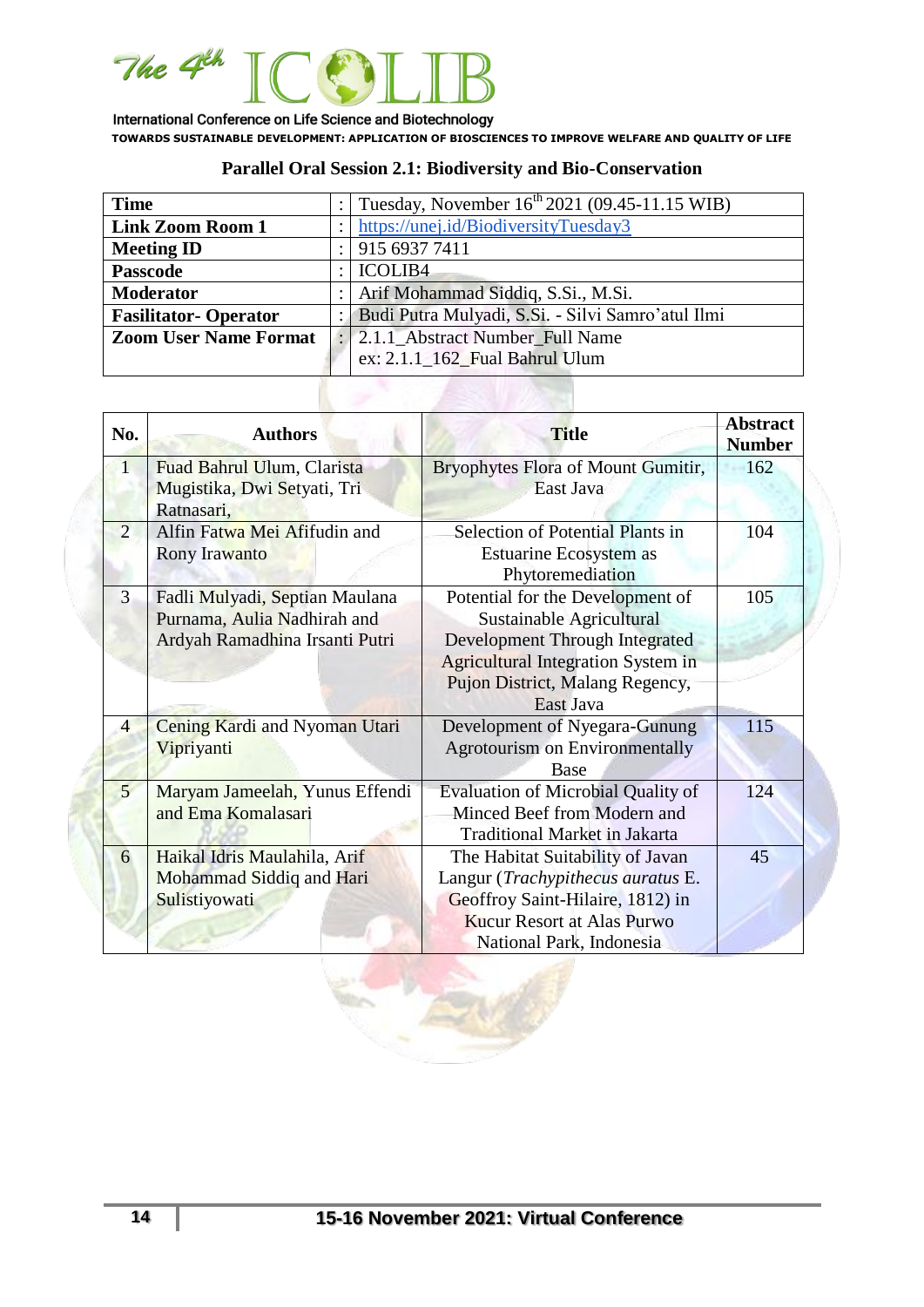

| <b>Time</b>                  | $\ddot{\phantom{0}}$ | Tuesday, November 16 <sup>th</sup> 2021 (09.45-11.15 WIB) |  |
|------------------------------|----------------------|-----------------------------------------------------------|--|
| <b>Link Zoom Room 2</b>      |                      | https://unej.id/HealthMedicineTuesday3                    |  |
| <b>Meeting ID</b>            |                      | 954 3638 4179                                             |  |
| <b>Passcode</b>              | ٠                    | <b>ICOLIB4</b>                                            |  |
| <b>Moderator</b>             |                      | Endah Puspitasari, S.Farm., M.Sc., Apt.                   |  |
| <b>Fasilitator-Operator</b>  | : 1                  | Farah Salma Elida, S.Si. - M. Tentrem Wijaya              |  |
| <b>Zoom User Name Format</b> |                      | : 2.1.2_Abstract Number_Full Name                         |  |
|                              |                      | ex: 2.1.2_107_Nurulia Januarti                            |  |

### **Parallel Oral Session 2.1: Health and Medicine**

| No.            | <b>Authors</b>                                                                                                                                                                      | <b>Title</b>                                                                                                                                                            | <b>Abstract</b><br><b>Number</b> |
|----------------|-------------------------------------------------------------------------------------------------------------------------------------------------------------------------------------|-------------------------------------------------------------------------------------------------------------------------------------------------------------------------|----------------------------------|
| $\overline{1}$ | Nurulia Januarti, Francisca Veyta,<br>Ria Puspitawati and Elza Ibrahim<br>Auerkari                                                                                                  | Genetic and Epigenetic Aspect of<br>Amelogenesis Imperfecta and<br>Dentinogenesis Imperfecta                                                                            | 107                              |
| $\overline{2}$ | Fadilah Fadilah, Rafika Indah<br>Paramita, Linda Erlina,<br>Khaerunissa Anbar Istiadi,<br>Puspita Eka Wuyung and Aryo<br>Tedjo                                                      | <b>Linker Optimization in Breast</b><br><b>Cancer Multiepitope Peptide</b><br>Vaccine Design Based on Molecular<br>Study                                                | 134                              |
| 3              | Yanti Yanti, Peter Liong,<br>Dionysius Subali and Raymond<br>Rubianto Tjandrawinata                                                                                                 | <b>Effect of Tempeh Supplement</b><br><b>Tablets Containing Gamma</b><br>Aminobutyric Acid for Alzheimer<br>Protection                                                  | 163                              |
| $\overline{4}$ | Yanti Yanti, Rasadi Kurniawan,<br>Kris Amelia and Dionysius Subali                                                                                                                  | <b>Study on Functional Gowok Cider</b><br>Beverage for Management of<br><b>Diabetes</b>                                                                                 | 165                              |
| 5 <sup>5</sup> | Nur Juliani Shafiel, Najma<br>Syahmin Abdul Halim, Mohamed<br>Nor Zalipah, Nur Najua Syuhada<br>Masfu'at, Shukor Md-Nor,<br>Fabiana Palma, Fabio Neves<br>Souza, and Federico Costa | Determinants of Knowledge and<br>Preventive Practices of Leptospirosis<br><b>Among Visitors at Recreational</b><br>Forest in Terengganu, Malaysia                       | 58                               |
| 6              | Marlina Azzahra, Yulia<br>Irnidayanti and Yanti Lusiyanti                                                                                                                           | <b>Cytostatic and Genotoxicity</b><br>Analysis of Gamma Radiation in<br><b>Worker's Blood Lymphocytes Based</b><br>on Blood Type and Age In Vitro:<br><b>Cbmn</b> Assay | 75                               |
| $\overline{7}$ | Fitriyah Zulfa, Agus Romandi and<br>Dininurilmi Putri Sulleman                                                                                                                      | <b>Gizipro Application for Nutrition</b><br>Value Information of Food<br>Packaging                                                                                      | 113                              |
| 8              | Agus Hariyanto, Bayu Agung<br>Pramono, Yetty Septiani Mustar,<br>Anindya Mar'Atus Sholikhah and<br>Anna Noordia                                                                     | Prominent Effects of Moringa<br>oleifera Supplementation on<br>Improving Health: An Overview                                                                            | 161                              |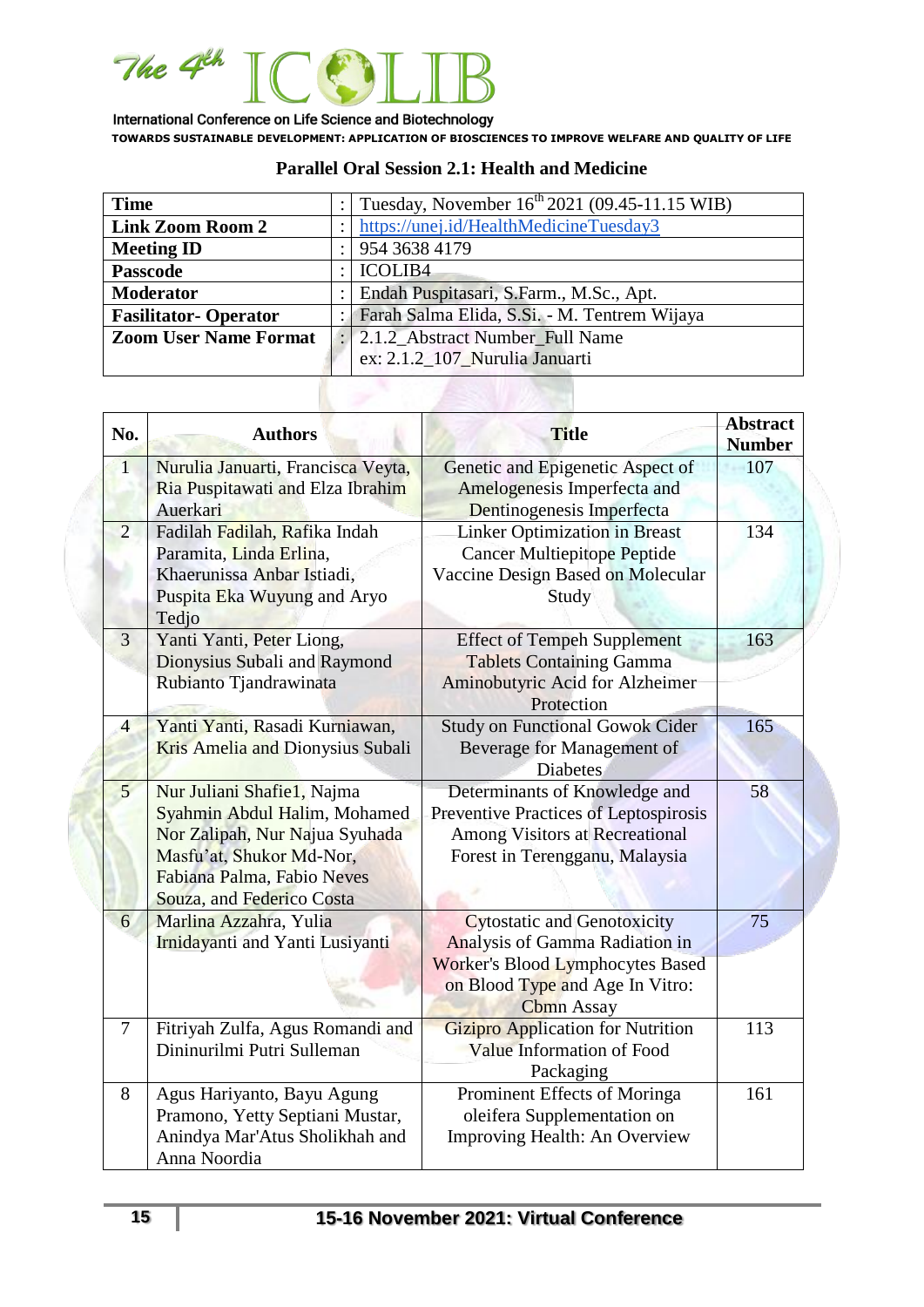

#### **Parallel Oral Session 2.1: Basic Sciences**

| <b>Time</b>                  |                                                    | Tuesday, November $16^{th}$ 2021 (09.45 – 11.15 WIB) |
|------------------------------|----------------------------------------------------|------------------------------------------------------|
| <b>Link Zoom Room 3</b>      |                                                    | https://unej.id/BasicSciencesTuesday5                |
| <b>Meeting ID</b>            |                                                    | 896 2454 3772                                        |
| <b>Passcode</b>              |                                                    | <b>ICOLIB4</b>                                       |
| <b>Moderator</b>             |                                                    | Moh. Mirza Nuryadi, S.Si., M.Sc.                     |
| <b>Fasilitator-Operator</b>  | Ramdhan Putrasetya, S.Si. - Nailatur Rifdah, S.Si. |                                                      |
| <b>Zoom User Name Format</b> |                                                    | 2.1.3_Abstract Number_Full Name                      |
|                              |                                                    | ex: 2.1.3_132_Ida Ayu Putu Sugiantari                |
|                              |                                                    |                                                      |

| No.            | <b>Authors</b>                                       | <b>Title</b>                                                            | <b>Abstract</b><br><b>Number</b> |
|----------------|------------------------------------------------------|-------------------------------------------------------------------------|----------------------------------|
| $\mathbf{1}$   | Einstivina Nuryandani and                            | Morphological, Anatomical, and                                          | 142                              |
|                | Ifandari Ifandari                                    | Chemical Content of Citrus nobilis,                                     |                                  |
|                |                                                      | Citrus sinensis, and Citrus maxima                                      |                                  |
|                |                                                      | Leaves                                                                  |                                  |
| 2              | Trianawati, Rudju Winarsa and                        | <b>Cellulase Production from</b>                                        | 129                              |
|                | Kahar Muzakhar                                       | Paecilomyces lilacinus ICP1 Using<br>Coffee Pulp as Substrate           |                                  |
| 3              | Asmoro Lelono, Bambang                               | Sex-Embryo Determination in the                                         | 7                                |
|                | Sugiharto                                            | Avian Species Using the Heart Rate<br>as a Non-Destructive Method       |                                  |
| 4              | Nadhea Ayu Sukma, Esti Utarti<br>and Sattya Arimurti | Analysis of Caffeine Degradation by<br>Caffeine-Degrading Bacteria as a | 133                              |
|                |                                                      | Consortium                                                              |                                  |
| 5 <sup>5</sup> | Kathleen Dizon, Virginia                             | <b>Insecticidal Potential of Bacterial</b>                              | 63                               |
|                | Ocampo, Edwin Alcantara,                             | <b>Toxins Extracted from Soil</b>                                       |                                  |
|                | Florinia Merca and Barbara Caoili                    | <b>Actinomycetes Against Dengue</b>                                     |                                  |
|                |                                                      | Mosquito, Aedes aegypti Linn.                                           |                                  |
|                |                                                      | (Diptera: Culicidae)                                                    |                                  |
| 6              | Nabila Ramanda and Ika Agus                          | <b>Isolation and Testing of Cellulase</b>                               | 111                              |
|                | Rini                                                 | Enzyme Activity on Cellulolytic                                         |                                  |
|                |                                                      | <b>Bacteria of Sumatera elephant Feces</b>                              |                                  |
|                |                                                      | Elephas maximus sumatranus)                                             |                                  |

**All you**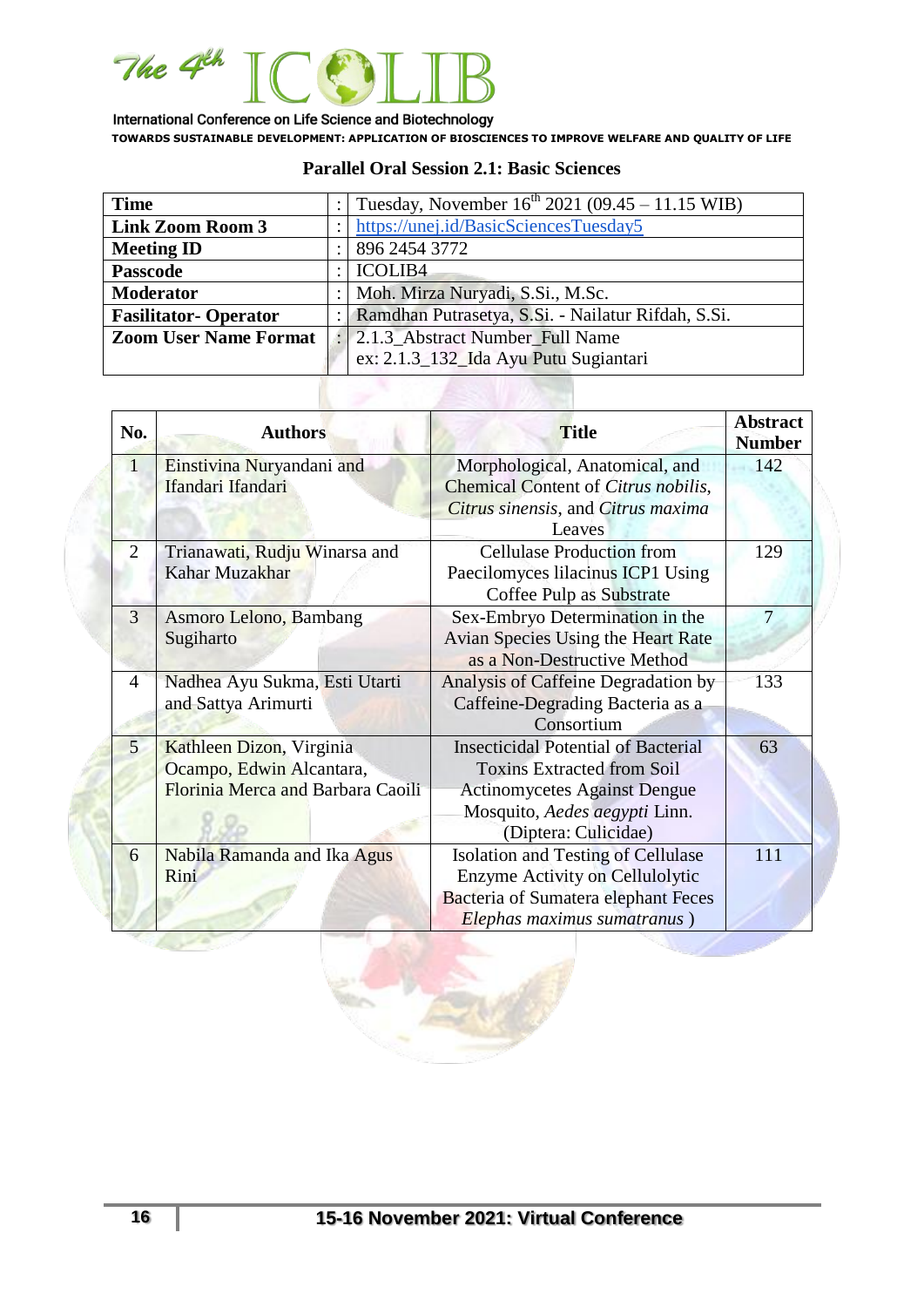

| <b>Time</b>                  |                                | Tuesday, November $16^{th}$ 2021 (09.45 – 11.15 WIB) |
|------------------------------|--------------------------------|------------------------------------------------------|
| <b>Link Zoom Room 4</b>      |                                | https://unej.id/BasicSciencesTuesday6                |
| <b>Meeting ID</b>            |                                | 941 908 3636                                         |
| <b>Passcode</b>              |                                | <b>ICOLIB4</b>                                       |
| <b>Moderator</b>             | Syubbanul Wathon, S.Si., M.Si. |                                                      |
| <b>Fasilitator-Operator</b>  |                                | Beny Andika, S.Si. - Rivan Andika Zunaidi S.         |
| <b>Zoom User Name Format</b> |                                | 2.1.4_Abstract Number_Full Name                      |
|                              |                                | ex: 2.1.4_130_Sattya Arimurti                        |

#### **Parallel Oral Session 2.1: Basic Sciences**

| No.            | <b>Authors</b>                                                                                         | <b>Title</b>                                                                                                                                                | <b>Abstract</b><br><b>Number</b> |
|----------------|--------------------------------------------------------------------------------------------------------|-------------------------------------------------------------------------------------------------------------------------------------------------------------|----------------------------------|
| $\mathbf{1}$   | Sattya Arimurti, Yulia Nuraini,<br>Tri Ardyati and Suharjono<br>Suharjono                              | Screening and Identification of<br>Indigenous Hemicellulolytic<br><b>Bacteria</b> from Indonesian Coffee<br>Pulp Waste                                      | 130                              |
| $\overline{2}$ | Susantin Fajariyah, Mahriani<br>Mahriani, Eva Utami and Erviana<br>Effendi                             | <b>Effects of Turmeric (Curcuma</b><br>longa) Rhizome Extract on Lung<br>Histological Structure in Mice (Mus<br>musculus L) Induced Nicotine                | 160                              |
| 3              | Esti Utarti, Annisa'ul Jannah and<br>Sattya Arimurti                                                   | <b>Using Tobacco Stalk as Substrate</b><br><b>Production of Avicelase from</b><br><b>Rhizosphere Actinomycetes</b><br><b>Through Submerged Fermentation</b> | 140                              |
| $\overline{4}$ | Dewi Nur Annisa, Mahriani<br>Mahriani, Susantin Fajariyah and<br>Eva Tyas Utami                        | The Effect of Giving Turmeric<br>Rhizome Extract (Curcuma longa L.)<br>on the Histopathology of Rat Kidney<br>(Rattus norvegicus) Thioacetamide<br>Induced  | 146                              |
| 5              | Eva Tyas Utami, Mahriani<br>Mahriani, Denina Rama Deaz and<br>Susantin Fajariyah                       | <b>Effect of Turmeric Rhizome Extract</b><br>(Curcuma longa L.) on the Liver<br>Histology of Mice (Mus musculus<br>L.) After Nicotine Exposure              | 158                              |
| 6              | Husnatun Nihayah, Budi<br>Mulyaningsih and Sitti Rahmah<br>Umniyati                                    | <b>Susceptibility Status of Culex</b><br>quinquefasciatus to Malathion In<br>Brebes Regency, Indonesia                                                      | 143                              |
| $\tau$         | Rike Oktarianti, Nadya Rismana<br>Fitriani, Ni'matuz Zahroh,<br>Syubbanul Wathon, Kartika<br>Senjarini | The Apyrase Activity of 67 kDa<br><b>Immunogenic Protein from Salivary</b><br><b>Gland of Aedes albopictus (Diptera:</b><br>Culicidae)                      | 42                               |
| 8              | Dwi Setyati, Hari Sulistiyowati,<br>Fuad Bahrul Ulum, Nova<br>Maulidatih, and Tri Ratnasari            | Phytochemical Screening of Orchid<br>Dendrobium linearifolium and<br>Vanda tricolor from Mount Gumitir,<br>Jember Regency                                   | 153                              |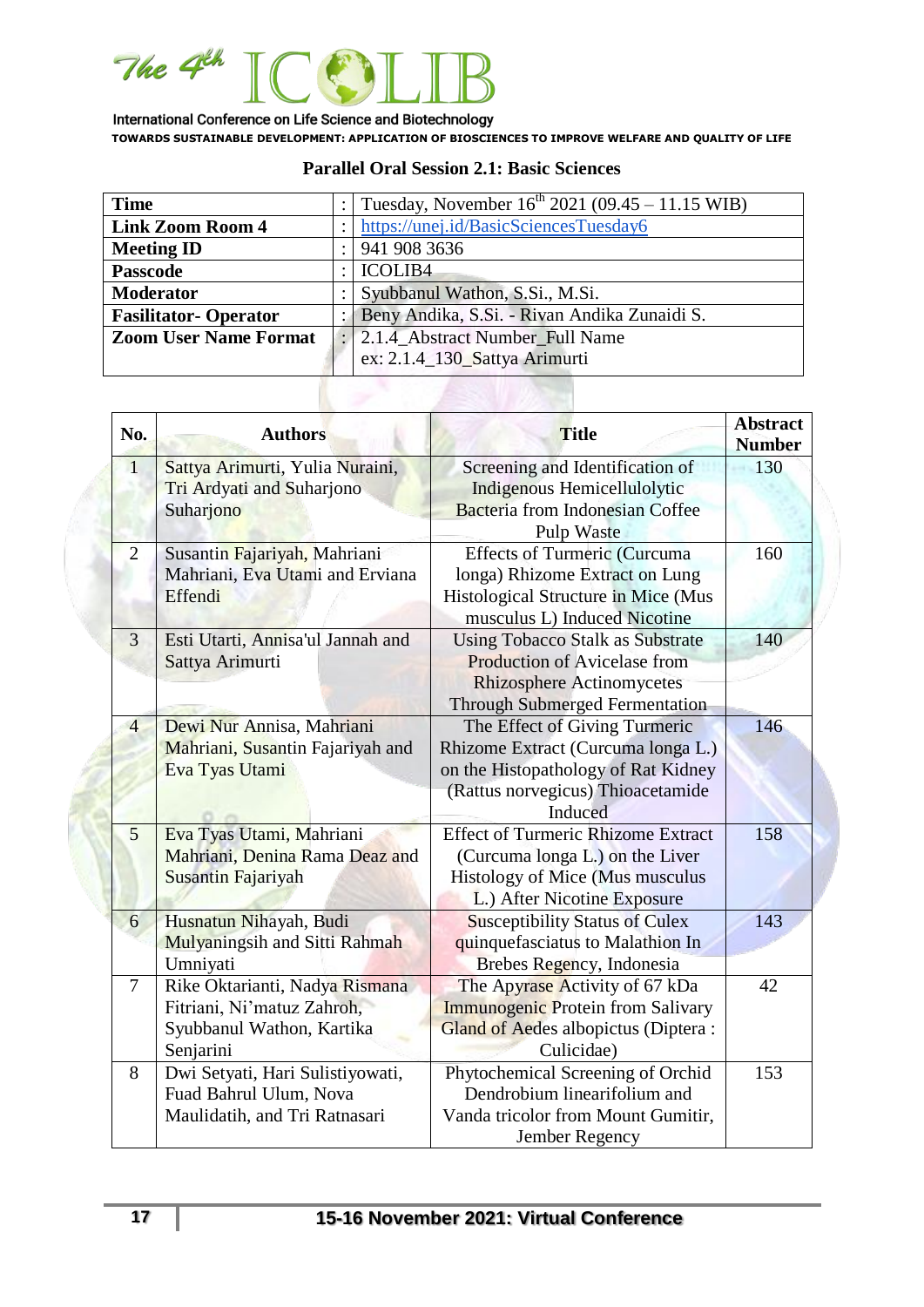

| <b>Time</b>                  |   | Tuesday, November 16 <sup>th</sup> 2021 (09.45-11.15 WIB) |  |
|------------------------------|---|-----------------------------------------------------------|--|
| <b>Link Zoom Room 5</b>      |   | https://unej.id/AppliedSciencesTuesday5                   |  |
| <b>Meeting ID</b>            |   | 974 5072 2219                                             |  |
| <b>Passcode</b>              | ٠ | <b>ICOLIB4</b>                                            |  |
| <b>Moderator</b>             |   | <b>Ruth Linsky</b>                                        |  |
| <b>Fasilitator-Operator</b>  |   | Annisa'ul Jannah, S.Si. - Axgrandchy Octrilia             |  |
| <b>Zoom User Name Format</b> |   | : 2.1.5_Abstract Number_Full Name                         |  |
|                              |   | ex: 2.1.5_85_Yemi Ulviani                                 |  |

# **Parallel Oral Session 2.1: Applied Sciences**

| No.                                                                       | <b>Authors</b>                       | <b>Title</b>                                | <b>Abstract</b><br><b>Number</b> |
|---------------------------------------------------------------------------|--------------------------------------|---------------------------------------------|----------------------------------|
| Yemi Ulviani, Asmarani<br>$\overline{1}$<br>Kusumawati, Erif Maha Nugraha |                                      | <b>Molecular Verification Sexing</b>        | 85                               |
|                                                                           | Setyawan, Aulia Rahman, Lalu         | Semen of Limousine Cattle (Bos              |                                  |
|                                                                           | Unsunnidhal, Kurniawan Dwi           | taurus) by Polymerase Chain                 |                                  |
|                                                                           | Prihantoko, Ilham Fathurrahman       | Reaction (PCR)                              |                                  |
| $\overline{2}$                                                            | Maria Marina Herawati, Endang        | Changing of Morphological,                  | 87                               |
|                                                                           | Pudjihartati and Andree Wijaya       | Anatomical, Cytological                     |                                  |
|                                                                           | Setiawan                             | <b>Characteristic and Artemisinin</b>       |                                  |
|                                                                           |                                      | Content in Artemisia Cina by                |                                  |
|                                                                           |                                      | <b>Colchicine Treatment</b>                 |                                  |
| 3                                                                         |                                      | Prediction of Active Compounds of           | 89                               |
|                                                                           | Nenden Nurhasanah, Fadilah           | Muntingia Calabura as Potential             |                                  |
|                                                                           | Fadilah, Anton Bahtiar               | <b>Treatment for Chronic Obstructive</b>    |                                  |
|                                                                           |                                      | <b>Pulmonary Diseases by Network</b>        |                                  |
|                                                                           |                                      | Pharmacology Integrated With                |                                  |
|                                                                           |                                      | <b>Molecular Docking</b>                    |                                  |
| 4                                                                         | Reni Ustiatik, Yulia Nuraini,        | Mercury-Resistant Endophytic                | 98                               |
|                                                                           | Suharjono Suharjono and Eko          | <b>Bacteria Enhance Mercury</b>             |                                  |
|                                                                           | Handayanto                           | <b>Accumulation of Tropical Grasses</b>     |                                  |
| $\overline{5}$                                                            |                                      | In Silico Insight of Brewed Coffee          | 99                               |
|                                                                           | Dewi Ratih Tirto Sari and Reni       | <b>Compounds as Neuroprotective</b>         |                                  |
|                                                                           | <b>Ustiatik</b>                      | <b>Effects</b>                              |                                  |
| 6                                                                         | Kartika Senjarini, Lailly Nur        | <b>ITS2</b> (Internal Transcribed Spacer 2) | 149                              |
|                                                                           | Uswatul Hasanah, Nur Amalina         | Molecular Based Identification of           |                                  |
|                                                                           | Fauziyah, Rike Oktarianti            | Main Dengue Vector Aedes aegypti            |                                  |
|                                                                           | & Syubbanul Wathon                   | From Sumbersari, Jember -                   |                                  |
|                                                                           |                                      | Indonesia                                   |                                  |
| 7                                                                         | <b>Bambang Sugiharto and Arsetyo</b> | Regulation of Gene Expression for           | 152                              |
|                                                                           | Rahardhianto                         | Carbon and Nitrogen Assimilating            |                                  |
|                                                                           |                                      | Enzymes Under Drought Stress in             |                                  |
|                                                                           |                                      | Sorghum                                     |                                  |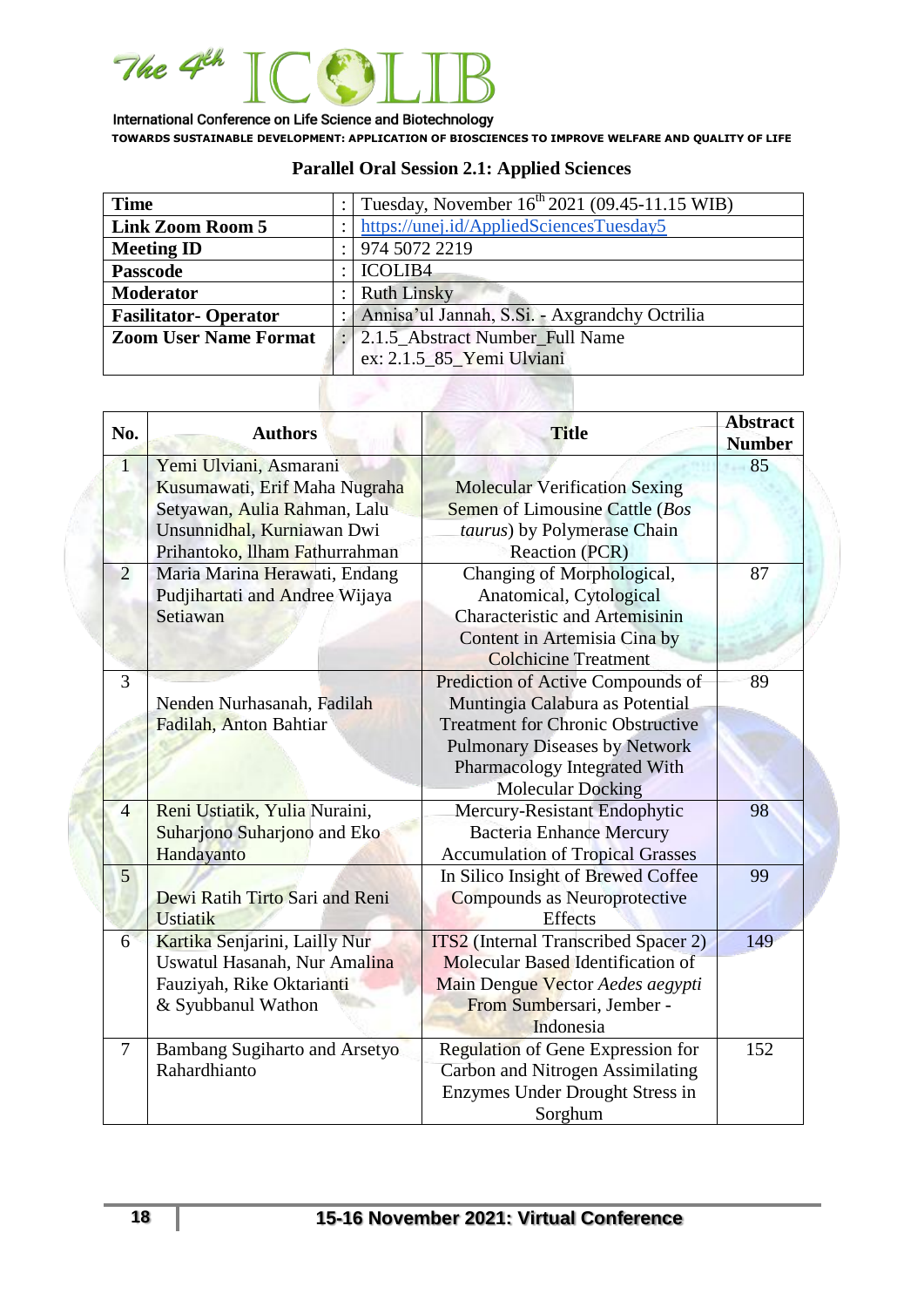

| <b>Time</b>                  |                                                  | Tuesday, November 16 <sup>th</sup> 2021 (13.00-14.30 WIB) |  |
|------------------------------|--------------------------------------------------|-----------------------------------------------------------|--|
| <b>Link Zoom Room 1</b>      |                                                  | https://unej.id/HealthMedicineTuesday4                    |  |
| <b>Meeting ID</b>            |                                                  | 976 3655 3077                                             |  |
| <b>Passcode</b>              | <b>ICOLIB4</b>                                   |                                                           |  |
| <b>Moderator</b>             | Moh. Mirza Nuryadi, S.Si., M.Sc.                 |                                                           |  |
| <b>Fasilitator-Operator</b>  | Farah Salma Elida, S.Si. - Silvi Samro'atul Ilmi |                                                           |  |
| <b>Zoom User Name Format</b> |                                                  | 2.2.1 Abstract Number Full Name                           |  |
|                              |                                                  | ex: 2.2.1 118 Indahtul Mufidah                            |  |

### **Parallel Oral Session 2.2: Health and Medicine**

| No.            | <b>Authors</b>                  | <b>Title</b>                                      | <b>Abstract</b><br><b>Number</b> |
|----------------|---------------------------------|---------------------------------------------------|----------------------------------|
| 1              | Indahtul Mufidah, Dono Indarto  | <b>Correlations of Eating Frequency and</b>       | 118                              |
|                | and Budiyanti Wiboworini        | Time of Fruits and Vegetables With Body           |                                  |
|                |                                 | Mass Index, Waist Circumference and               |                                  |
|                |                                 | Waist Circumference-Height Ratio Among            |                                  |
|                |                                 | Female Adolescents In The Boarding                |                                  |
|                |                                 | <b>School Darussalam Gontor</b>                   |                                  |
| $\overline{2}$ | Mustika Pramestiyani, Soetrisno | Comparisons of Micronutrient and                  | 119                              |
|                | Soetrisno, Dono Indarto,        | <b>Phytochemical Contents Between</b>             |                                  |
|                | <b>Bambang Purwanto and</b>     | <b>Fractions and Extract of Snake Fruit Seeds</b> |                                  |
|                | <b>Muhammad Arif Husein</b>     | (Salacca edulis Reinw) for Anemia                 |                                  |
|                |                                 | Treatment                                         |                                  |
| 3              | Ade Arsianti, Maya Dorothea     | In Vitro Cytotoxicity of Gallic Acid              | 65                               |
|                | and Anton Bahtiar               | Derivatives (Alkyl Gallates) Against              |                                  |
|                |                                 | <b>Breast MCF-7 Cancer Cells</b>                  |                                  |
| $\overline{4}$ | Titik Mardiyanti Sofyah         | <b>Effervescent Tablets Formulation</b>           | 141                              |
|                |                                 | <b>Antioxidant Extract Combination Wooden</b>     |                                  |
|                |                                 | Secang (Caesalpinia sappan L) and Red             |                                  |
|                |                                 | Ginger (Zingiber officinale Amarum)               |                                  |
|                |                                 | Variation of Citric Acid-Tartaric Acid            |                                  |
| 5              | <b>Ferry Pergamus Gultom</b>    | Genetics and Epigenetics Aspect of                | 68                               |
|                |                                 | Thalasemia                                        |                                  |
| 6              | Agus Hariyanto, Yetty Septiani  | Rhodiola/Cordyceps - an Overview of               | 157                              |
|                | Mustar, Bayu Agung Pramono,     | Herbal Drink as an Immunomodulator in             |                                  |
|                | Anindya Mar'atus Sholikhah,     | <b>Improving Athlete Performance and</b>          |                                  |
|                | Anna Noordia, Dita Yuliastrid,  | Health                                            |                                  |
|                | Ananda Perwira Bakti and Chia   |                                                   |                                  |
|                | Hua Kuo                         |                                                   |                                  |
| 7              | Suhani Agarwal                  | Formation of Ndma From Ranitidine: A              | 26                               |
|                |                                 | Review                                            |                                  |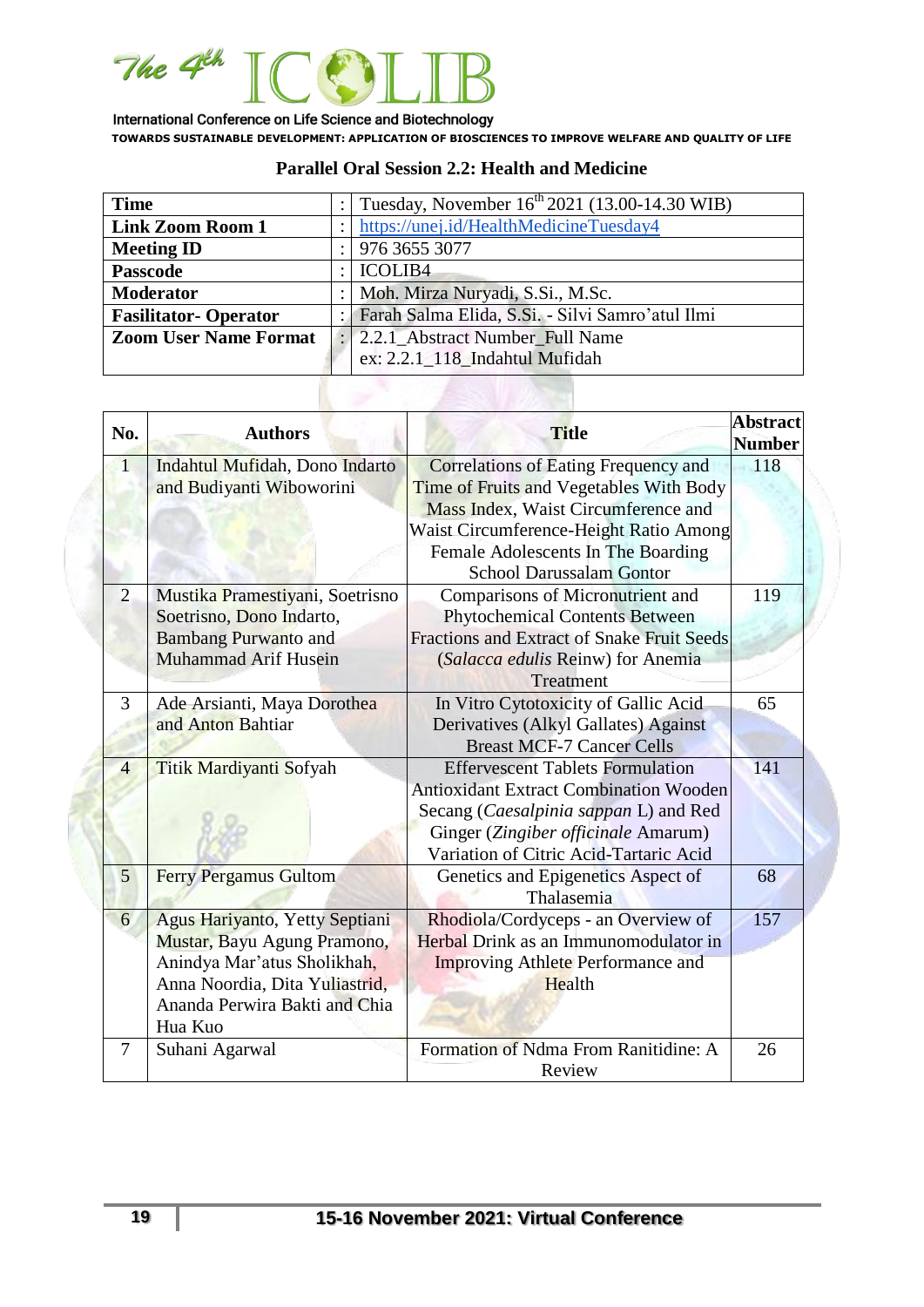

| <b>Time</b>                  |   | Tuesday, November $16^{th}$ 2021 (13.00 – 14.30 WIB) |
|------------------------------|---|------------------------------------------------------|
| <b>Link Zoom Room 2</b>      |   | https://unej.id/BasicSciencesTuesday7                |
| <b>Meeting ID</b>            |   | 939 5100 3744                                        |
| <b>Passcode</b>              |   | <b>ICOLIB4</b>                                       |
| <b>Moderator</b>             | ٠ | Dr. rer.nat. Fuad Bahrul Ulum, S.Si., M.Sc.          |
| <b>Fasilitator-Operator</b>  |   | Nida An Khafiyya, S.Si. - Axgrandchy Octrilia        |
| <b>Zoom User Name Format</b> |   | 2.2.2 Abstract Number Full Name                      |
|                              |   | ex: 2.2.2_173_Tri Ratnasari                          |
|                              |   |                                                      |

#### **Parallel Oral Session 2.2: Basic Sciences**

| No.            | <b>Authors</b>                                                                                           | <b>Title</b>                                                                                                                                                                                 | <b>Abstract</b><br><b>Number</b> |
|----------------|----------------------------------------------------------------------------------------------------------|----------------------------------------------------------------------------------------------------------------------------------------------------------------------------------------------|----------------------------------|
| $\vert$ 1      | Tri Ratnasari, Linda Susilowati,<br>and Dwi Setyati                                                      | Inventory of Orchids in a Coffee<br>Plantation Area in Gunung Gumitir,<br><b>Jember Regency</b>                                                                                              | 173                              |
| $\overline{2}$ | Yulmira Yanti, Hasmiandy<br>Hamid, Reflin and Yaherwandi                                                 | Screening of Indigenous<br>Rhizospheric Cyanobacteria From<br><b>Tanah Karo Regency to Promote</b><br><b>Growth Rate of Tomato</b>                                                           | 16                               |
| 3              | Vilya Syafriana, Amelia Febriani<br>and Hera Ratnasari                                                   | Phytochemical Screening and<br>Antimicrobial Activity of Cordyline<br>Fruticosa Leaves Against Shigella<br>dysentriae and Candida albicans                                                   | 139                              |
| 4              | Yunus Effendi, Zatil Ismah, Yati<br><b>Anisa Rowi and Arief Pambudi</b>                                  | <b>Functional Analysis and Molecular</b><br><b>Characterization of Endophytic</b><br>Bacteria Isolated from the Raja Bulu<br>Banana Plants Against The Fungal<br>Pathogen Fusarium oxysporum | 135                              |
| 5              | Nur Fariza M.Shaipulah, Nur<br>Izyan Syakirah Abu Bakar and<br>Norlyiana N.R Azmee                       | The Induction of Leaves Trichomes<br>by Aphid's Infestation on Chili Plant                                                                                                                   | 21                               |
| 6              | Getari Kasmiarti, Hermansyah,<br>Poedji Loekitowati Hariani, Novia<br>and Dwita Oktiarni                 | Isolation and Characterization of<br><b>Indigenous Yeast From Coconut</b><br>(Cocos nucifera L.) Water in<br><b>Different Growing Media</b>                                                  | 137                              |
| 7              | Ramdhan Putrasetya, Reni<br>Rusdianti, Viara Septaninda<br>Sugianto, Rudju Winarsa and<br>Kahar Muzakhar | An Extracellular Cellulase<br><b>Production Under Solid-State</b><br>Fermentation of Coffee Pulp Waste<br>by Aspergillus sp. VTM1 and its<br>Purification                                    | 122                              |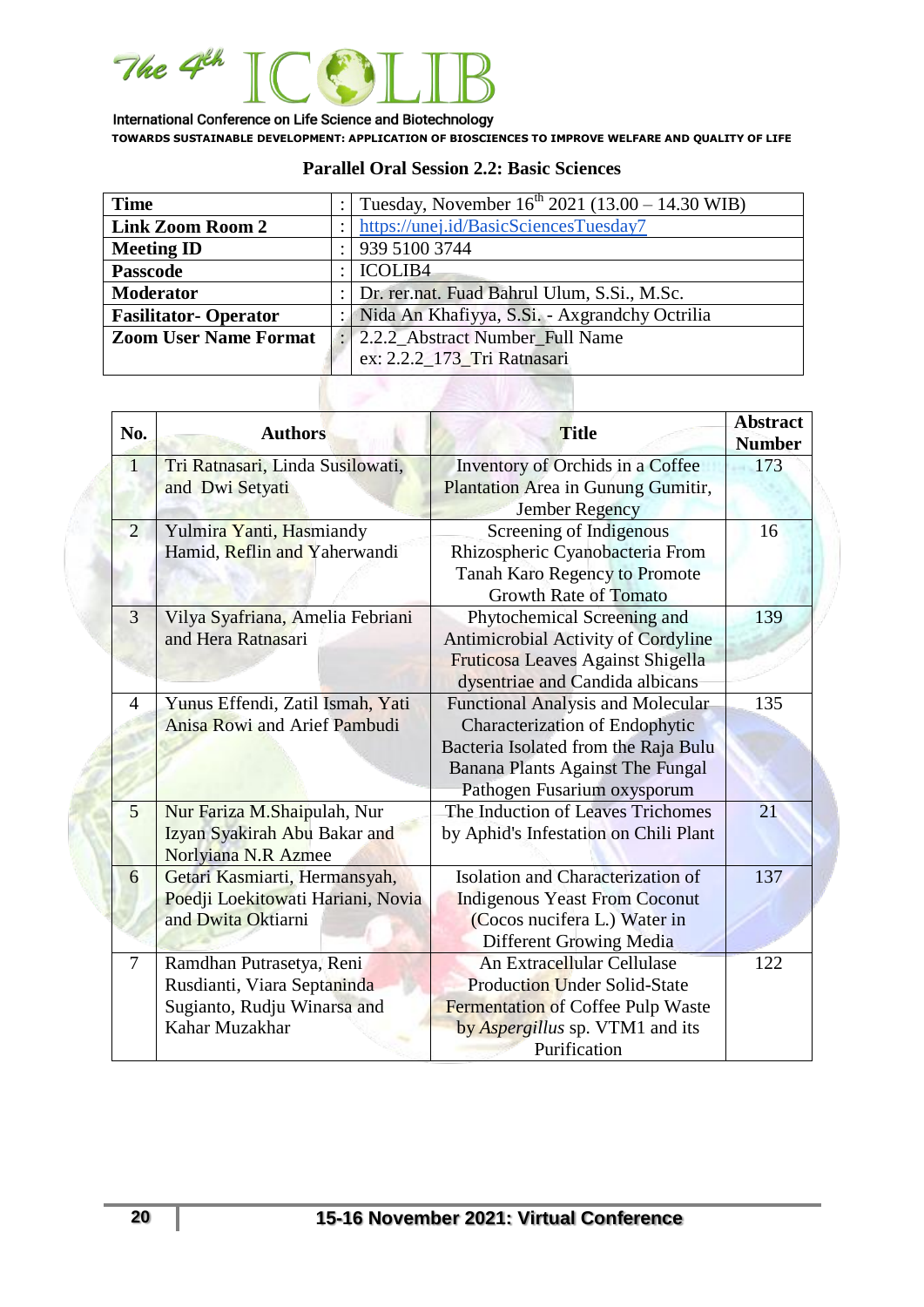

| <b>Time</b>                  |                               | Tuesday, November $16^{th}$ 2021 (13.00 – 14.30 WIB) |  |
|------------------------------|-------------------------------|------------------------------------------------------|--|
| <b>Link Zoom Room 3</b>      |                               | https://unej.id/BasicSciencesTuesday8                |  |
| <b>Meeting ID</b>            |                               | 549 302 8585                                         |  |
| <b>Passcode</b>              |                               | <b>ICOLIB4</b>                                       |  |
| <b>Moderator</b>             | Selvy Ariyunita, S.Si., M.Sc. |                                                      |  |
| <b>Fasilitator-Operator</b>  |                               | Sindhi Wahidatul Ikrimah, S.Si. - M. Tentrem Wijaya  |  |
| <b>Zoom User Name Format</b> |                               | 2.2.3_Abstract Number_Full Name                      |  |
|                              |                               | ex: 2.2.3_117_Grace Roma Artha Samosir               |  |

#### **Parallel Oral Session 2.2: Basic Sciences**

| No.            | <b>Authors</b>                   | <b>Title</b>                                  | <b>Abstract</b><br><b>Number</b> |
|----------------|----------------------------------|-----------------------------------------------|----------------------------------|
| $\vert$ 1      | Grace Roma Artha Samosir,        | Isolation and Identification of               | 117                              |
|                | Ellyas Alga Nainggolan, Meiyer   | Biogas-Producing Methanogenic                 |                                  |
|                | Marthen Kinda and Dedy Anwar     | <b>Bacteria from Cow Manure</b>               |                                  |
| $\overline{2}$ | Endah Puspitasari, Fanitika      | <b>Validation Method and Daidzein</b>         | 116                              |
|                | Imansari, Banun Kusumawardani    | <b>Content Determination in</b>               |                                  |
|                | and Ika Rahmawati Sutejo         | Aspergillus oryzae And Rhizopus               |                                  |
|                |                                  | oligosporus Combination Fermented             |                                  |
|                |                                  | <b>Edamame Using TLC Densitometry</b>         |                                  |
| 3              | Tantri Febriana Putri, Brian     | The Effects of Ethanol Extract of             | 70                               |
|                | Wasita, Dono Indarto             | Asian Pigeonwings (Clitoria ternatea          |                                  |
|                |                                  | L.) Flower on Body Weight and                 |                                  |
|                |                                  | Malondialdehyde Level In Diabetes             |                                  |
|                |                                  | <b>Rat Model</b>                              |                                  |
| $\overline{4}$ | Yuliana Heri Suselo, Dono        | The Cytoxicity Effect of Ethanol              | 125                              |
|                | Indarto, Brian Wasita and        | <b>Extract and Alkaloid Fraction of</b>       |                                  |
|                | Hartono                          | Mirabilis jalapa Leaves In                    |                                  |
|                |                                  | Hepatocarcinoma (HEPG2) Cell                  |                                  |
|                |                                  | Line                                          |                                  |
| 5              | Junairiah, Ni'matuzahroh, Lilis  | <b>Effect of Abiotic and Biotic Elicitors</b> | 77                               |
|                | Sulistyorini, Nabilah Istighfari | on Callus and Suspension from Piper           |                                  |
|                | Zuraidassanaaz                   | betle L. Var. Nigra                           |                                  |
| 6              | Apriwi Zulfitri, Arief Heru      | <b>Effect of Organic Solutions in</b>         | 82                               |
|                | Prianto, Ananda Pratama Juanda,  | <b>Extraction of Azadirachtin from</b>        |                                  |
|                | Ikhsan Guswerivo                 | Neem Seed Cake                                |                                  |
| $\overline{7}$ | Yanti Yanti, Evelyn Evelyn,      | <b>Study on Plant Proteases Derived</b>       | 164                              |
|                | Arthur Pratito Limawan and       | from Fingerroot by In-Gel                     |                                  |
|                | Dionysius Subali                 | Zymographic Analysis                          |                                  |